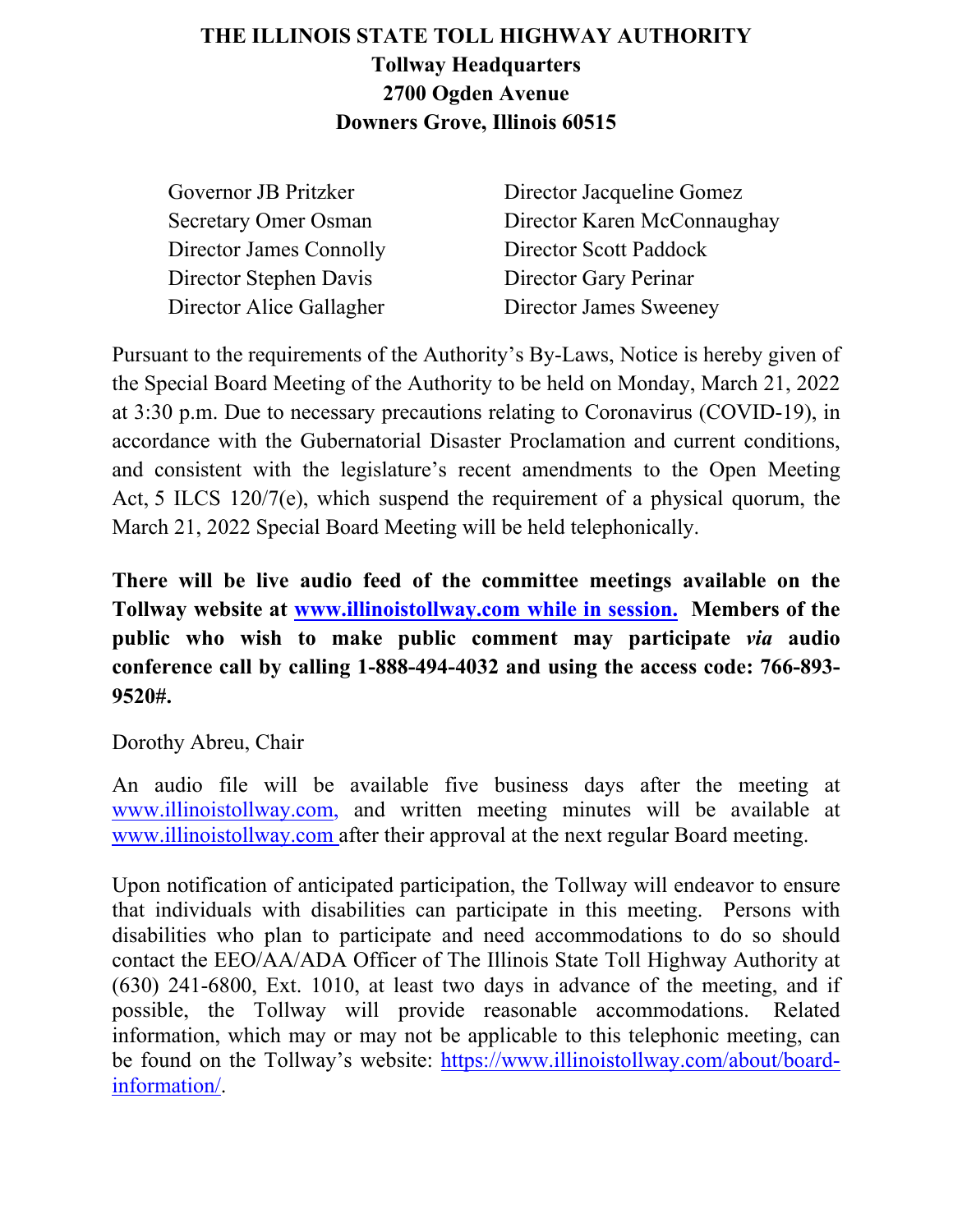*ILLINOIS STATE TOLL HIGHWAY AUTHORITY*

**Special Board of Directors Meeting AGENDA**



**March 21, 2022 3:30 p.m.**

- **1.0 CALL TO ORDER**
- **2.0 ROLL CALL**
- **3.0 PUBLIC COMMENT**
- **4.0 CHAIR**
	- 1. Additional Items

# **5.0 ITEMS FOR CONSIDERATION**

# **5.1 ENGINEERING**

- 1. Award of Contract I-19-4714 to Dunnet Bay Construction Co. for Roadway and Bridge Construction of the I-490 and IL Route 390 Interchange, on the Elgin O'Hare Western Access Tollway (I-490) and Illinois Route 390 from Mile Post 16.3 to Mile Post 17, in the amount of \$23,241,093.24.
- 2. Award of Contract RR-21-9247 to Drive Construction, Inc. for Traffic Operations Center and Dispatch Center Renovation General Construction, on the Veterans Memorial Tollway (I-355) at Mile Post 19.8 (Central Administration Building), in the amount of \$4,189,000.00.
- 3. Change Order / Extra Work Order on I-17-4339 to Judlau Contracting, Inc. for Roadway and Bridge Widening and Reconstruction on the Tri-State Tollway (I-294) between Mile Post 35.04 (South of Grand Avenue) to Mile Post 36.70 (Wolf Road) and I-490 Ramp S1 and Ramp S2, in the amount of \$400,000.00 from \$156,039,761.15 to \$156,439,761.15.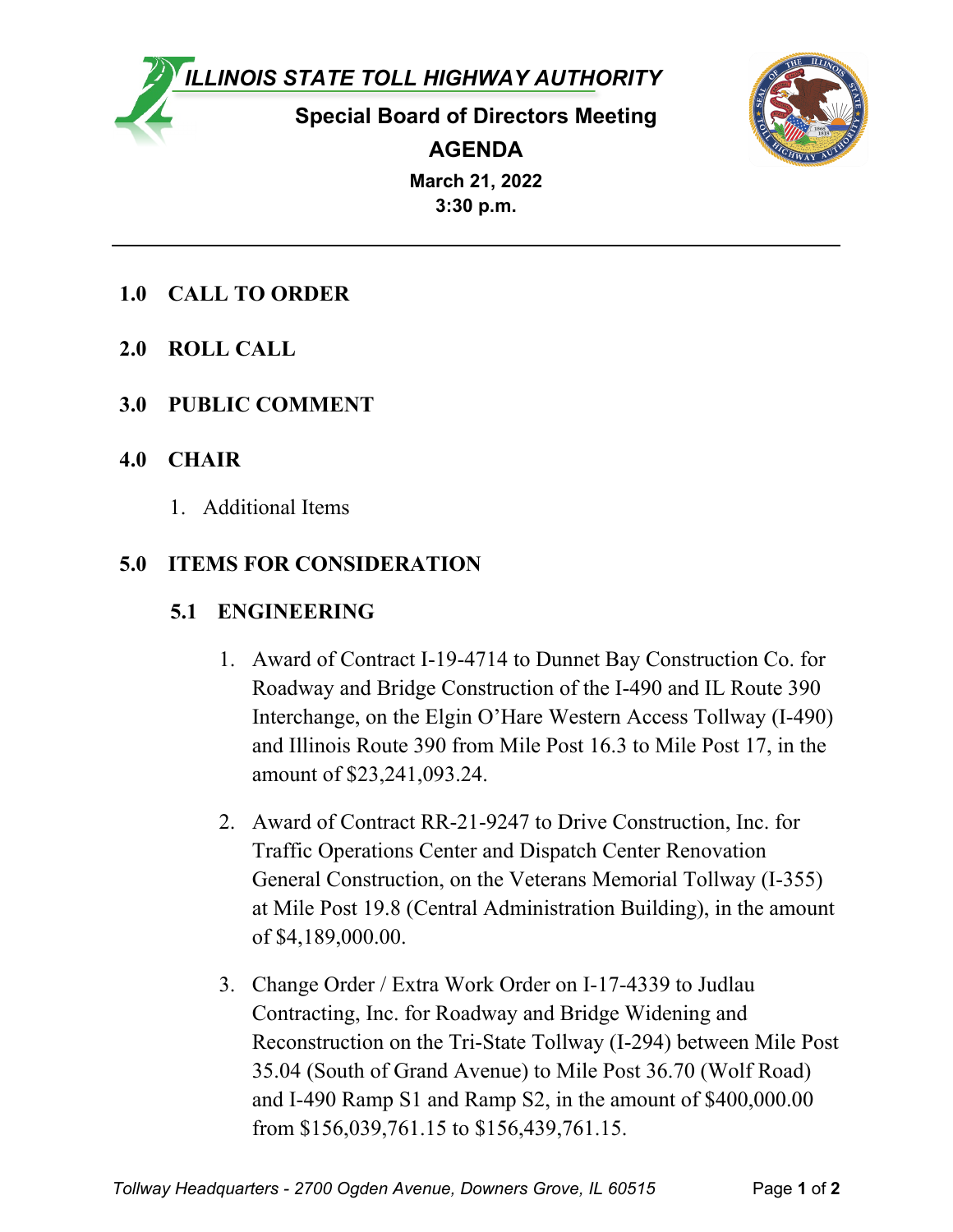



**March 21, 2022 3:30 p.m.**

- 4. Extra Work Order on I-20-4519 to F.H. Paschen, S.N. Nielsen & Associates, LLC for Roadway & Bridge Reconstruction on the Tri-State Tollway (I-294) Tollway between Mile Post 22.3 ( $75<sup>th</sup> Street$ ) and Mile Post 24.1 (I-55 Ramps) in the amount of \$720,000.00 from \$127,194,376.65 to \$127,914,376.65.
- 5. Change Order / Extra Work Order on I-19-4476 to Plote Construction, Inc. / Dunnet Bay Construction Co., (JV) for Roadway and Bridge Widening and Reconstruction on the Tri-State Tollway (I-294) at (Eisenhower Expressway I-290) and St. Charles Road, in the amount of \$450,000.00 from \$32,965,466.50 to \$33,415,466.50.
- 6. Acceptance of Proposal from HDR Engineering, Inc., on Contract RR-21-4801 for Design Services Upon Request, Systemwide, in an amount not to exceed \$5,000,000.00.

# **6.0 UNFINISHED BUSINESS**

**7.0 NEW BUSINESS**

# **8.0 ADJOURNMENT**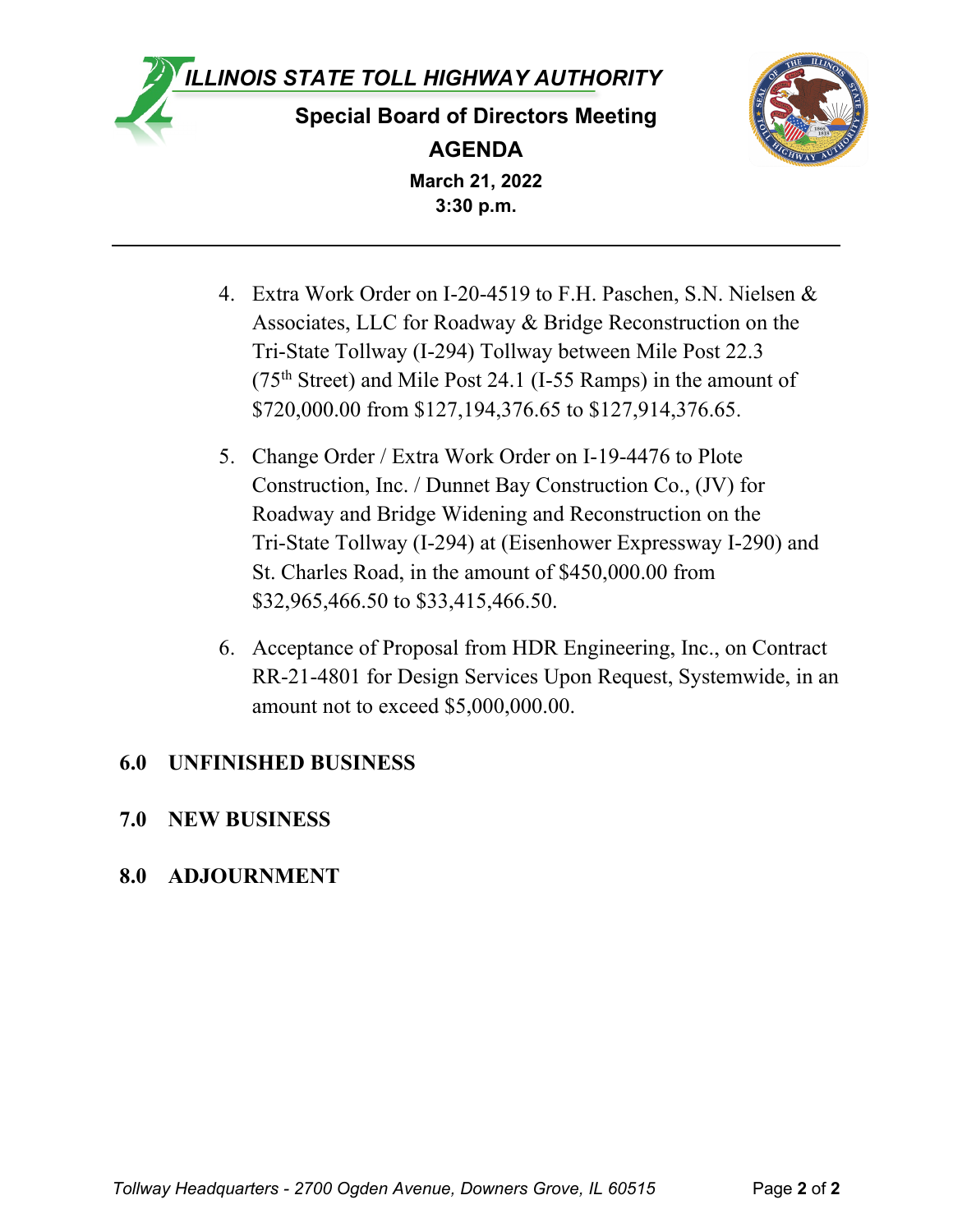

**Special Board Meeting Item Number: 5.1/1** Tollway

**Engineering Department Activity Type: Approval/Resolution** 

### **Contract Award – Construction**

| Contract #:            | $I-19-4714$                                                                                                                                                                                                                                                                                                                                                    |
|------------------------|----------------------------------------------------------------------------------------------------------------------------------------------------------------------------------------------------------------------------------------------------------------------------------------------------------------------------------------------------------------|
| Vendor:                | Dunnet Bay Construction Co.; Glendale Heights, IL                                                                                                                                                                                                                                                                                                              |
| <b>Subcontractors:</b> | Araiza Corporation (D/MBE); City Lights, Ltd. (D/M/WBE); Clausen Structures, Inc.<br>(D/WBE); Del Toro Landscaping, Inc. (D/MBE); E.R. Bakey, Inc. (SDVOSB);<br>Electric Conduit Construction; Industrial Fence, Inc. (D/MBE/VOSB); Ray Edwards<br>Contractors, Inc. (DBE); S & J Construction Co., Inc. (D/WBE); Schroeder Asphalt<br>Services, Inc. (SDVOSB) |
| Description:           | Roadway and Bridge Construction-I-490 and IL Route 390 Interchange                                                                                                                                                                                                                                                                                             |
| Location:              | Elgin O'Hare Western Access Tollway (I-490) and Illinois Route 390 from MP 16.3<br>to MP 17                                                                                                                                                                                                                                                                    |
| Scope:                 | This construction contract provides for the I-490 and Illinois Route 390 Interchange<br>roadway and bridge construction. The work also includes earthwork, grading,<br>retaining wall construction, drainage, lighting, intelligent transportation system<br>construction, erosion and sediment control, traffic control and protection, and<br>landscaping.   |

**Award Amount:** \$23,241,093.24

#### **Company Information**

Dunnet Bay Construction is a private company that was established in 1983 and is headquartered in Glendale Heights. The firm specializes in heavy highway construction services.

| <b>Financial Summary</b>            |                            | <b>Schedule Summary</b>                  |            |            |
|-------------------------------------|----------------------------|------------------------------------------|------------|------------|
| <b>Award Amount:</b>                | \$23,241,093.24            | <b>Estimated Start Date:</b>             |            | 05/23/2022 |
| Engineer's Estimate:                | \$27,879,600.00            | <b>Estimated Substantial Completion:</b> |            | 12/01/2023 |
|                                     |                            | <b>Estimated Contract Completion:</b>    |            | 12/01/2025 |
| <b>Self-Performance</b>             |                            |                                          |            |            |
| Required Minimum:                   | 35%                        |                                          |            |            |
| <b>Bid Information</b>              |                            | <b>Goal Program</b>                      |            |            |
| Method of Solicitation:             | <b>Invitation for Bids</b> |                                          | <b>DBE</b> | VET        |
| Number of Responses:                | 9                          | Goal:                                    | 22.00%     | 2.00%      |
| Vendor Plan Holders                 | 16                         | Committed:                               | 22.25%     | 2.21%      |
| <b>Assist Agencies Plan Holders</b> | 10                         |                                          |            |            |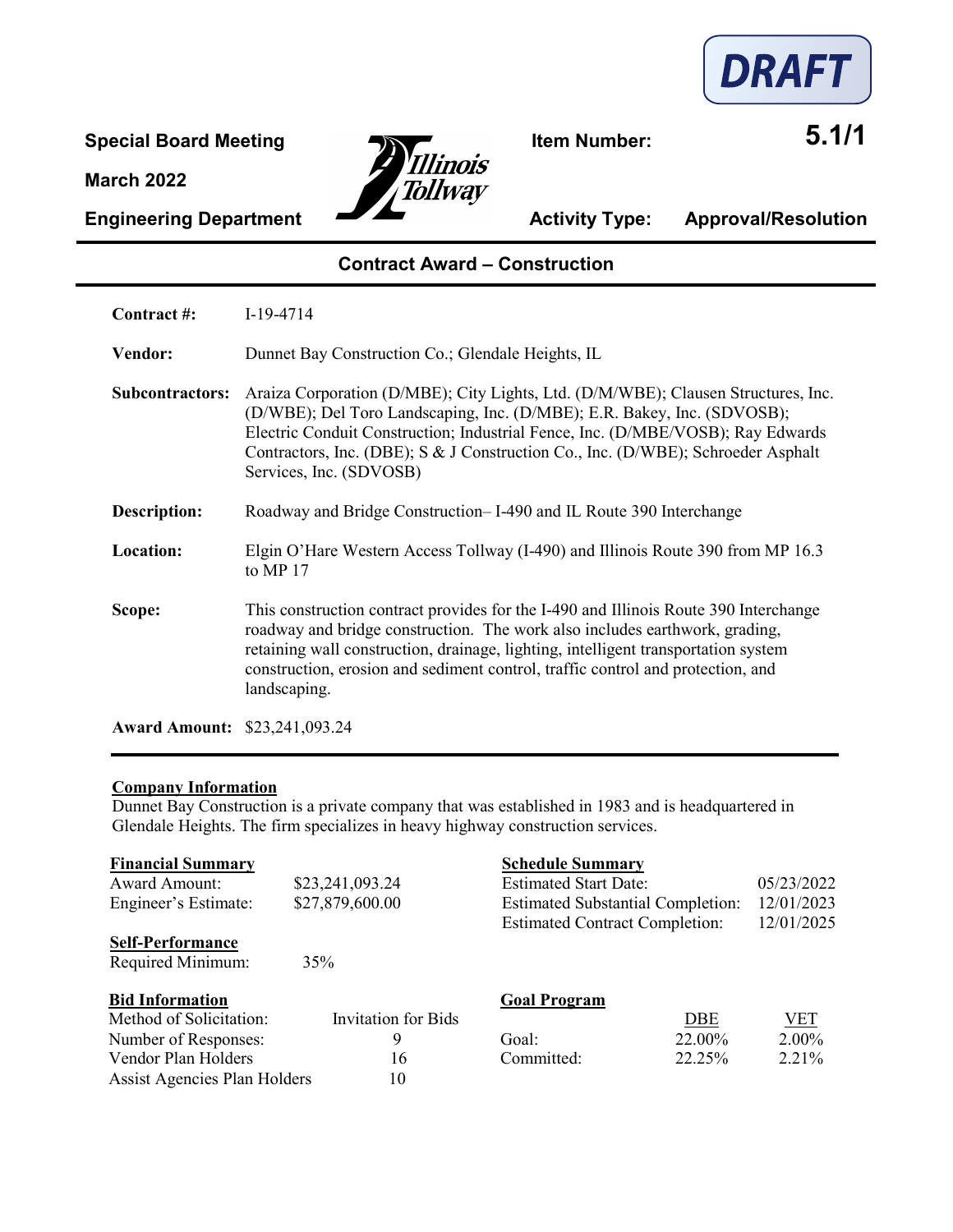

**Special Board Meeting**<br> **Internal Board Meeting**<br> **Internal Board Meeting**<br> **Internal Board Meeting**<br> **Internal Board Meeting**<br> **Internal Board Meeting** 



**Engineering Department Activity Type: Approval/Resolution** 

# **Contract Award – Construction**

| <b>Bidders</b>                                   |                 |                    |                 |  |  |  |
|--------------------------------------------------|-----------------|--------------------|-----------------|--|--|--|
| Vendor Name & Location                           | Bid             | <b>Bid Credits</b> | Award Criteria  |  |  |  |
| 1) Dunnet Bay Construction; Glendale Heights, IL | \$23,241,093.24 | \$325,000.00       | \$23,241,093.24 |  |  |  |
| 2) Plote Construction, Inc.; Hoffman Estates, IL | \$23,921,000.00 | \$325,000.00       | \$23,921,000.00 |  |  |  |
| 3) Superior Construction Co., Inc.; Portage, IN  | \$24,289,136.58 | \$325,000.00       | \$24,289,136.58 |  |  |  |
| 4) Walsh Construction Company; Chicago, IL       | \$25,110,929.00 | \$325,000.00       | \$25,110,929.00 |  |  |  |
| 5) Judlau Contracting, Inc.; College Point, NY   | \$25,627,976.42 | \$325,000.00       | \$25,627,976.42 |  |  |  |
| 6) Lorig Construction Company; Des Plaines, IL   | \$26,209,808.57 | \$325,000.00       | \$26,209,808.57 |  |  |  |
| 7) IHC Construction Companies, LLC; Elgin, IL    | \$26,351,230.54 | \$325,000.00       | \$26,351,230.54 |  |  |  |
| 8) F. H. Paschen, S.N. Nielsen; Chicago, IL      | \$26,619,071.66 | \$325,000.00       | \$26,619,071.66 |  |  |  |
| 9) Granite Construction Company; Northbrook, IL  | \$28,221,297.39 | \$325,000.00       | \$28,221,297.39 |  |  |  |

| <b>Project or Annual Budget Detail</b>                           |                                                            |                       |                                        |                                 |  |  |  |
|------------------------------------------------------------------|------------------------------------------------------------|-----------------------|----------------------------------------|---------------------------------|--|--|--|
|                                                                  | Construction Award: I-490/IL 390, Roadway and Bridge Const |                       |                                        |                                 |  |  |  |
| <b>Category</b>                                                  | <b>Project</b><br><b>Budget</b>                            | Construction<br>Award | <b>Construction</b><br>Award Plus 2.5% | Within<br><b>Project Budget</b> |  |  |  |
| Construction<br>Move Illinois<br>II-19-4714<br>70-4714-63-76-000 | \$26,564,821                                               | \$23,241,093          | \$23,822,121                           | Yes                             |  |  |  |
| Comments:<br>Project within budget.                              |                                                            |                       |                                        |                                 |  |  |  |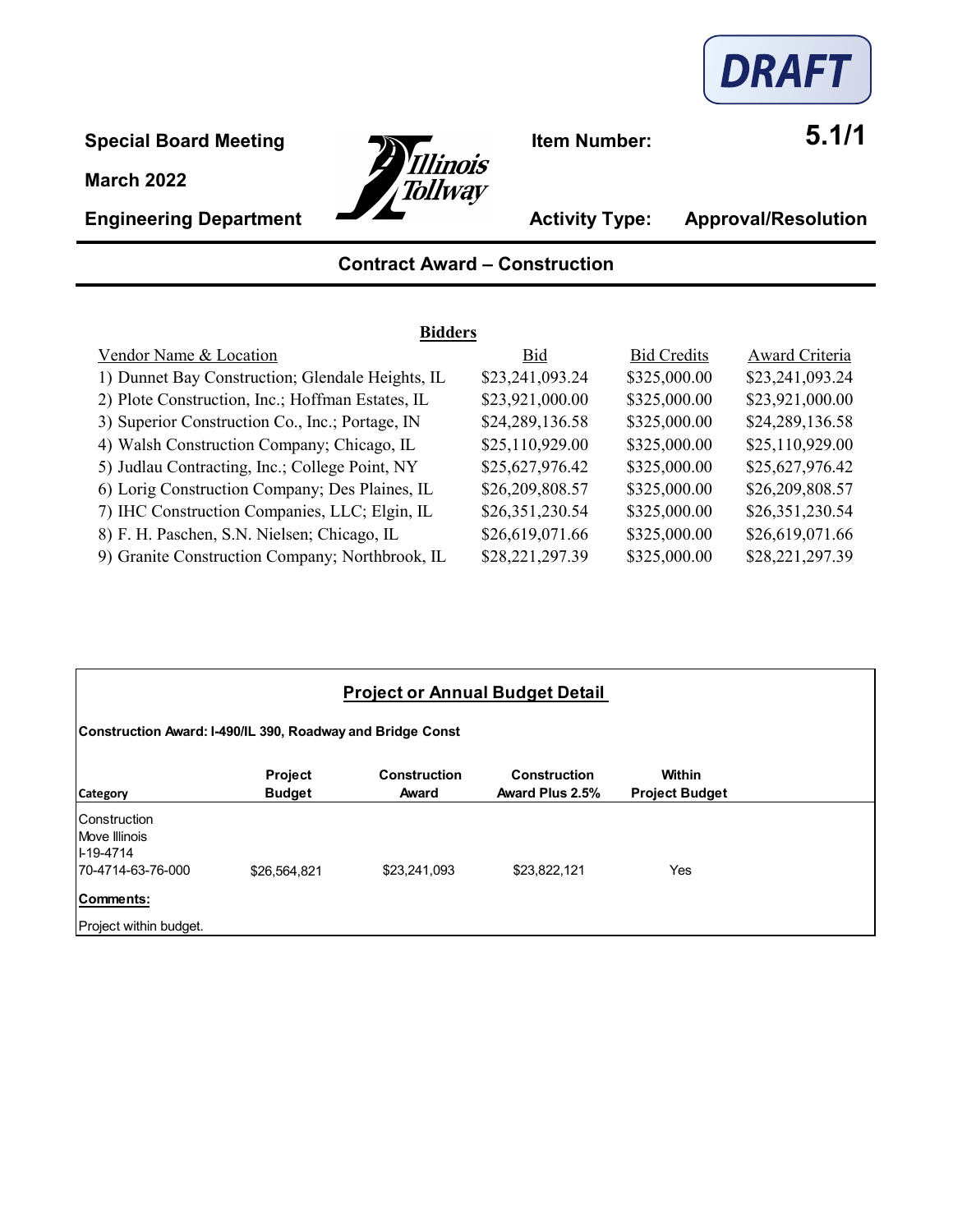



**Engineering Department Activity Type: Approval/Resolution** 

# **Contract Award – Construction**

| <b>Goal Program Detail</b>                                                                                                             |                      |                                                        |                         |                     |               |  |  |  |
|----------------------------------------------------------------------------------------------------------------------------------------|----------------------|--------------------------------------------------------|-------------------------|---------------------|---------------|--|--|--|
| ll-19-4714<br>Prime: Dunnet Bay Construction Co.                                                                                       |                      |                                                        |                         |                     |               |  |  |  |
| <b>Vendor</b>                                                                                                                          | <b>Certification</b> | Breakdown of 22.25%<br><b>Committed DBE Goal</b>       | <b>Actual Committed</b> | <b>Ethnic Group</b> | <b>Gender</b> |  |  |  |
| Araiza Corporation                                                                                                                     | D/MBE                | 47.70%                                                 | 10.61%                  | Hispanic            | Male          |  |  |  |
| City Lights, Ltd.                                                                                                                      | D/M/WBE              | 4.03%                                                  | 0.90%                   | Hispanic            | Female        |  |  |  |
| Clausen Structures, Inc.                                                                                                               | D/WBE                | 7.23%                                                  | 1.61%                   | Caucasian           | Female        |  |  |  |
| Del Toro Landscaping, Inc.                                                                                                             | D/MBE                | 8.57%                                                  | 1.91%                   | Hispanic            | Male          |  |  |  |
| Ray Edwards Contractors, Inc.                                                                                                          | <b>DBE</b>           | 16.54%                                                 | 3.68%                   | Caucasian           | Female        |  |  |  |
| S & J Construction Co., Inc.                                                                                                           | D/WBE                | 15.93%                                                 | 3.54%                   | Caucasian           | Female        |  |  |  |
|                                                                                                                                        | D/WBE                | 100.00%                                                | 22.25%                  |                     |               |  |  |  |
| <b>Vendor</b>                                                                                                                          | <b>Certification</b> | <b>Breakdown of 2.21%</b><br><b>Committed VET Goal</b> | <b>Actual Committed</b> | <b>Ethnic Group</b> | <b>Gender</b> |  |  |  |
| E.R. Bakey Inc.                                                                                                                        | <b>SDVOSB</b>        | 41.24%                                                 | 0.91%                   | Caucasian           | Male          |  |  |  |
| Industrial Fence, Inc.                                                                                                                 | D/MBE, VOSB          | 37.84%                                                 | 0.83%                   | Hispanic            | Male          |  |  |  |
| Schroeder Asphalt Services Inc.                                                                                                        | <b>SDVOSB</b>        | 20.91%                                                 | 0.46%                   | Caucasian           | Male          |  |  |  |
| Comments: Remaining participation may be filled by the prime. DRE/Veteran or non-DRE subcontractors. Only DRE Veteran contractors that | 100.00%<br>2.21%     |                                                        |                         |                     |               |  |  |  |

**Comments:** Remaining participation may be filled by the prime, DBE/Veteran or non-DBE subcontractors. Only DBE Veteran contractors that fulfill the goal are identified in the U- Plan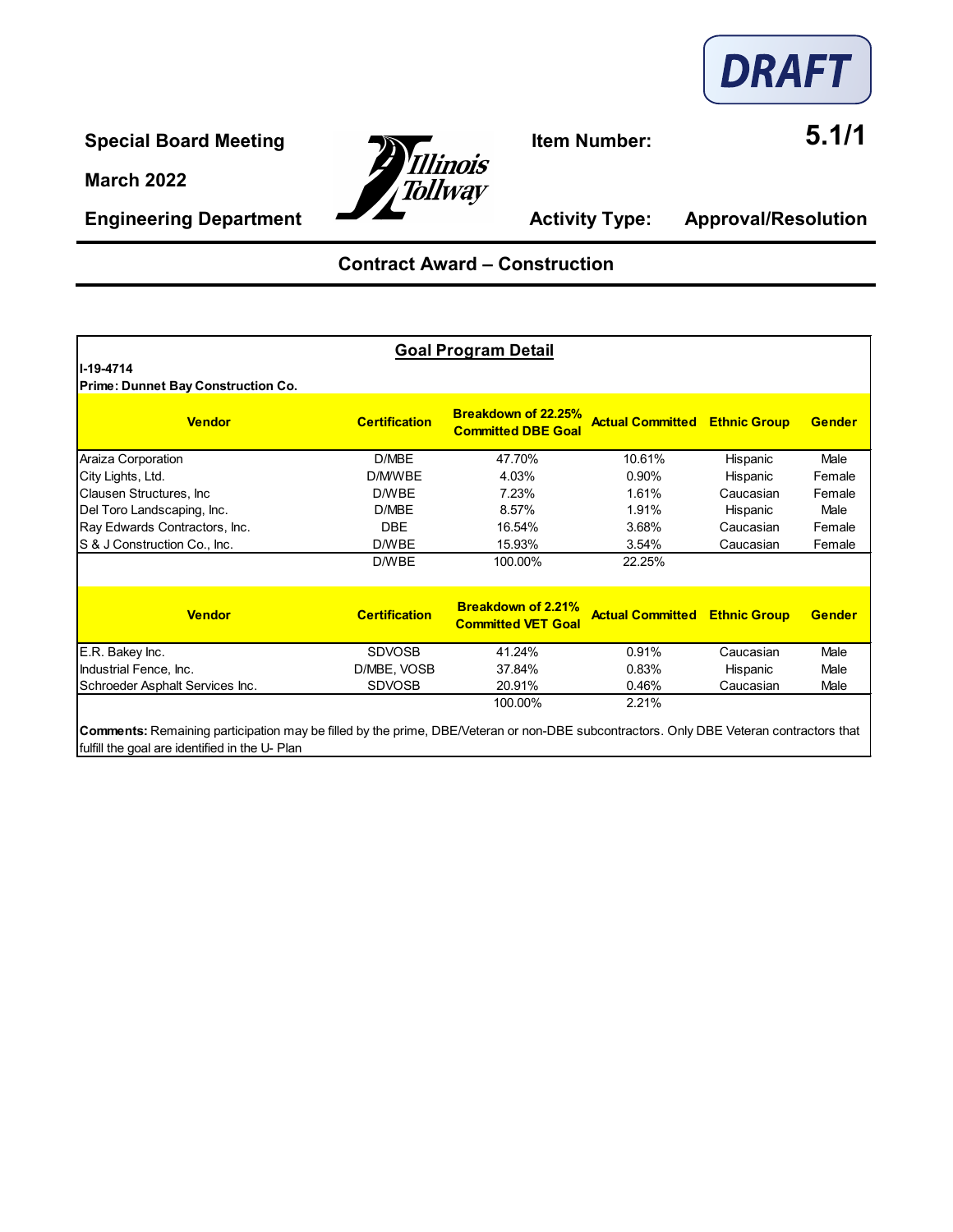



**Engineering Department Activity Type: Approval/Resolution** 

## **Contract Award – Construction (SMALL BUSINESS INITIATIVE / ROCIP)**

| Contract #:            | RR-21-9247                                                                                                                                                                                                                                                                                                                            |
|------------------------|---------------------------------------------------------------------------------------------------------------------------------------------------------------------------------------------------------------------------------------------------------------------------------------------------------------------------------------|
| <b>Vendor:</b>         | Drive Construction, Inc.; Bridgeview, IL (D/MBE, SB)                                                                                                                                                                                                                                                                                  |
| <b>Subcontractors:</b> | Baumgartner Construction, Inc. (SB); Interior Design by A. Valentine (D/M/WBE,<br>SB); Old Veteran Construction Inc.(SB); Sergeant Construction, Inc.<br>(D/MBE/SDVOSB); The Paniagua Group, Inc. (D/MBE,SB)                                                                                                                          |
| Description:           | Traffic Operations Center and Dispatch Center Renovation General Construction                                                                                                                                                                                                                                                         |
| Location:              | Veterans Memorial Tollway (I-355) at MP 19.8 (Central Administration Building)                                                                                                                                                                                                                                                        |
| Scope:                 | This small business initiative contract provides for general construction of a new<br>Traffic Operations Center (TOC) and Dispatch Center in the lower level of the Central<br>Administration Building. The new TOC and Dispatch Center will include conference<br>rooms, offices, training rooms and various related support spaces. |

**Award Amount:** \$4,189,000.00

#### **Company Information**

Drive Construction Inc. was established in 2005 with headquarters located in Bridgeview, IL. They are a construction management and general contracting firm.

| <b>Financial Summary</b>                          |                            | <b>Schedule Summary</b>               |                                          |                |
|---------------------------------------------------|----------------------------|---------------------------------------|------------------------------------------|----------------|
| <b>Award Amount:</b>                              | \$4,189,000.00             |                                       | <b>Estimated Start Date:</b>             |                |
| Engineer's Estimate:                              | \$4,990,242.00             |                                       | <b>Estimated Substantial Completion:</b> | 04/21/2023     |
|                                                   |                            | <b>Estimated Contract Completion:</b> |                                          | 04/21/2024     |
| <b>Self-Performance</b>                           |                            |                                       |                                          |                |
| Required Minimum:                                 | 35%                        |                                       |                                          |                |
| <b>Bid Information</b>                            |                            | <b>Goal Program</b>                   |                                          |                |
| Method of Solicitation:                           | <b>Invitation for Bids</b> |                                       | <b>DBE</b>                               | <b>VET</b>     |
| Number of Responses:                              | 4                          | Goal:                                 | 31.00%                                   | 3.00%          |
| Vendor Plan Holders                               | 10                         | Committed:                            | 31.05%                                   | 3.01%          |
| Assist Agencies Plan Holders                      | 10                         |                                       |                                          |                |
|                                                   | <b>Bidders</b>             |                                       |                                          |                |
| Vendor Name & Location                            |                            | Bid                                   | <b>Bid Credits</b>                       | Award Criteria |
| 1) Drive Construction; Bridgeview, IL (D/MBE)     |                            | \$4,189,000.00                        | \$0.00                                   | \$4,189,000.00 |
| 2) Antigua, Inc.; Chicago, IL (D/M/WBE)           |                            | \$5,229,951.81                        | \$0.00                                   | \$5,229,951.81 |
| 3) A. WBE Construction Services; Itasca, IL (WBE) |                            | Non-responsive *                      |                                          |                |
| 4) Empire Construction; Chicago, IL (MBE)         |                            | Non-responsive *                      |                                          |                |
| *Bidder was unable to meet the veteran goal.      |                            |                                       |                                          |                |
|                                                   |                            |                                       |                                          |                |

New vendors indicated in **bold**.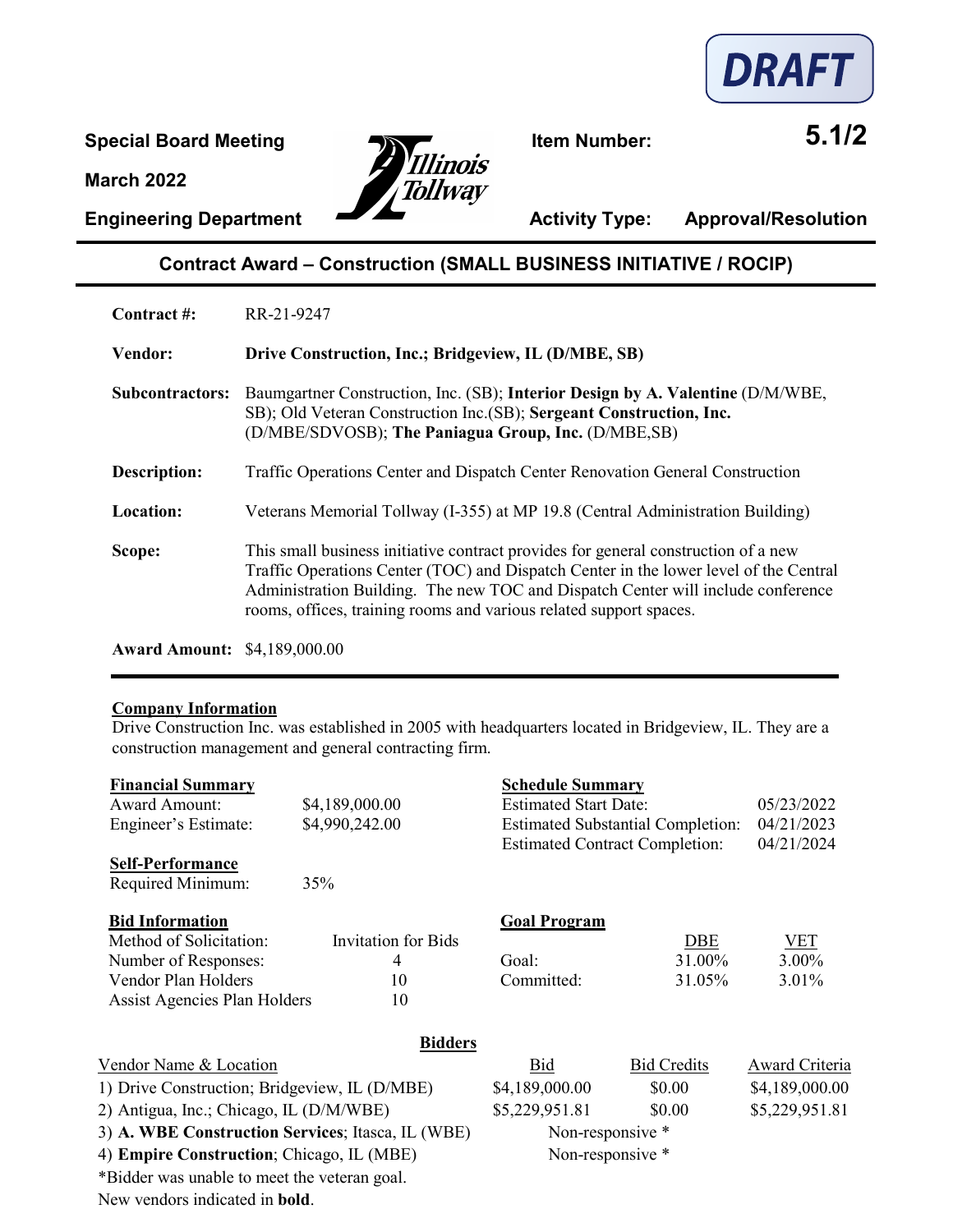

**Special Board Meeting**<br> **11. Item Number:** 5.1/2 **Tollway** 

**Engineering Department Activity Type: Approval/Resolution** 

### **Contract Award – Construction (SMALL BUSINESS INITIATIVE / ROCIP)**

| <b>Project or Annual Budget Detail</b><br>(Construction Award: I-355, General/Coord. Traffic Operations Center and Dispatch Center Reno (CA |             |             |             |     |  |  |
|---------------------------------------------------------------------------------------------------------------------------------------------|-------------|-------------|-------------|-----|--|--|
|                                                                                                                                             |             |             |             |     |  |  |
| Construction<br>Move Illinois<br>RR-21-9247<br>51-9247-63-76-000                                                                            | \$5,197,186 | \$4,189,000 | \$4,356,560 | Yes |  |  |
| <b>Comments:</b><br>Project within budget.                                                                                                  |             |             |             |     |  |  |

| <b>Goal Program Detail</b>                            |                      |                                                         |                                      |                     |               |  |
|-------------------------------------------------------|----------------------|---------------------------------------------------------|--------------------------------------|---------------------|---------------|--|
| IRR-21-9247<br><b>Prime: Drive Construction, Inc.</b> |                      |                                                         |                                      |                     |               |  |
| <b>Vendor</b>                                         | <b>Certification</b> | <b>Breakdown of 31.05%</b><br><b>Committed DBE Goal</b> | <b>Actual Committed Ethnic Group</b> |                     | <b>Gender</b> |  |
| Interior Design by A. Valentine                       | D/MWBE, SBI          | 17.47%                                                  | 5.43%                                | African<br>American | Female        |  |
| The Paniagua Group, Inc.                              | D/MBE, SBI           | 82.53%                                                  | 25.63%                               | Hispanic            | Male          |  |
|                                                       |                      | 100.00%                                                 | 31.05%                               |                     |               |  |
| <b>Vendor</b>                                         | <b>Certification</b> | <b>Breakdown of 3.01%</b><br><b>Committed VET Goal</b>  | <b>Actual Committed Ethnic Group</b> |                     | <b>Gender</b> |  |
| Sergeant Construction, Inc.                           | D/MBE, SDVOSB        | 100.00%                                                 | 3.01%                                | African<br>American | Male          |  |
|                                                       |                      | 100.00%                                                 | 3.01%                                |                     |               |  |

**Comments:** Remaining participation may be filled by the prime, DBE/Veteran or non-DBE subcontractors. Only DBE Veteran contractors that fulfill the goal are identified in the U- Plan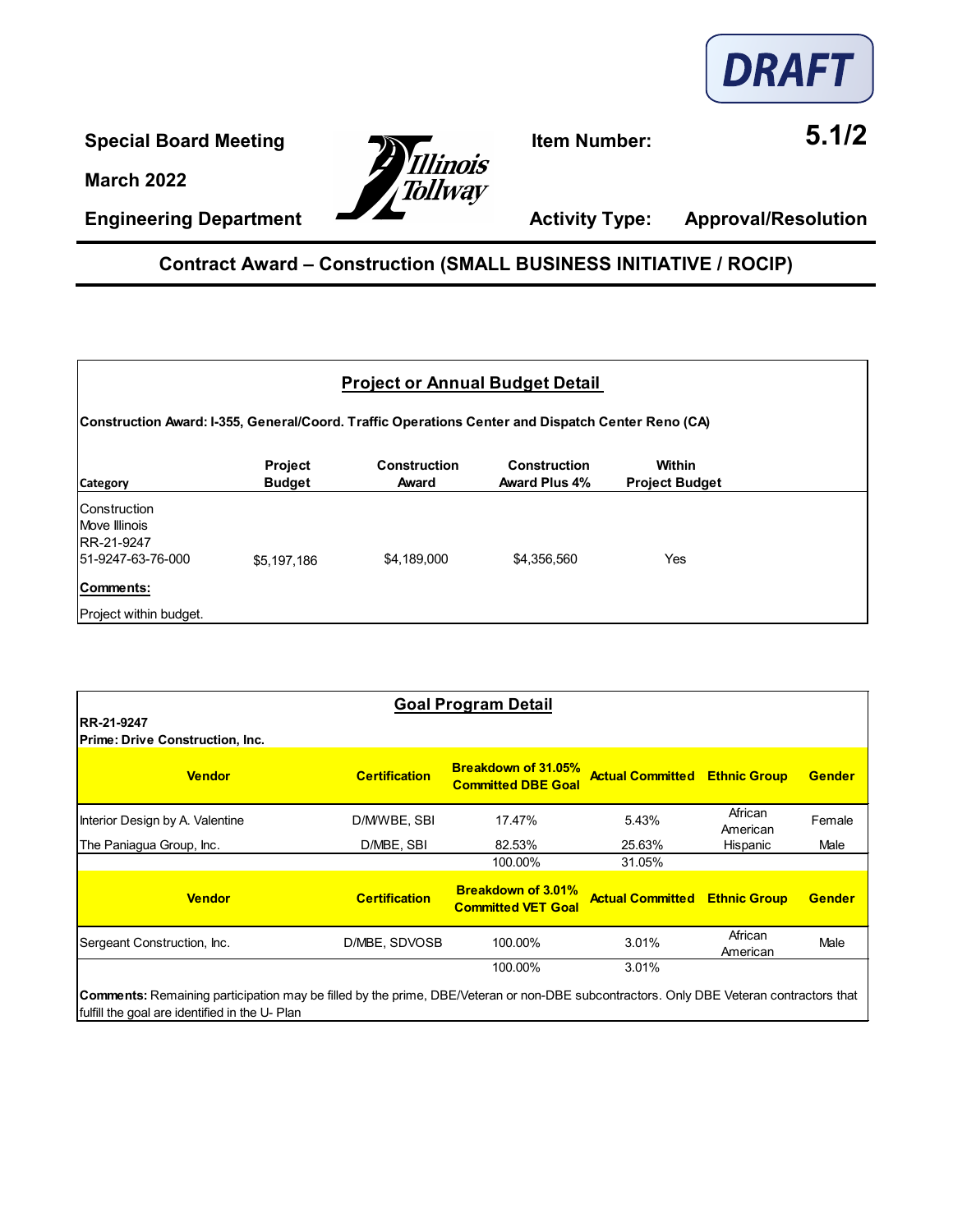

Special Board Meeting<br> **Example 15 and Separation 15 and Separation 15 and SS 5.1/3** Tollwav

**Engineering Department Activity Type: Approval/Resolution** 

## **Change Order / Extra Work Order**

**Contract #:** I-17-4339 **Vendor:** Judlau Contracting, Inc.; College Point, NY **Description:** Roadway and Bridge Widening and Reconstruction **Location:** Tri-State Tollway (I-294) between MP 35.04 (South of Grand Avenue) to MP 36.70 (Wolf Road) and I-490 Ramp S1 and Ramp S2 **Change Amount:** \$400,000.00 **Reason:** This construction change order / extra work order provides labor, materials and equipment to install a single slope barrier wall in lieu of the barrier wall type shown in the plans. This is necessary to update to the new standard that will be installed in adjoining contracts along the Central Tri-State corridor. **Impact on Completion:** No current impact.

#### **Company Information**

Judlau Contracting was established in 1983 and headquartered in New York specializing in large public works projects, including bridges, tunnels, subways, and highways. In Illinois they operate 1 main office and 7 field offices and currently has a staff of 200 employees. In 2010, OHL USA, a member of the OHL Group, acquired an equity interest in Judlau Contracting. The OHL Group operates in 26 countries.

| <b>Financial Summary</b> |
|--------------------------|
|--------------------------|

| <b>Financial Summary</b>        |                            | <b>Schedule Summary</b>     |        |            |
|---------------------------------|----------------------------|-----------------------------|--------|------------|
| Original Award Amount:          | \$151,574,098.56           | <b>Start Date:</b>          |        | 09/10/2020 |
| <b>Current Authorization:</b>   | \$156,039,761.15           | Substantial Completion:     |        | 12/01/2023 |
| This Request:                   | \$400,000.00               | <b>Contract Completion:</b> |        | 12/01/2025 |
| <b>Revised Contract Amount:</b> | \$156,439,761.15           |                             |        |            |
| <b>Bid Information</b>          |                            | <b>Goal Program</b>         | DBE    | <u>VET</u> |
| Method of Solicitation:         | <b>Invitation for Bids</b> | Original Goal:              | 33.00% | 0.50%      |
| Number of Respondents:          |                            | Committed:                  | 33.75% | 0.51%      |
| Number of Plan holders:         | 33                         | Earned to date:             | 24.64% | 0.41%      |
|                                 |                            | <b>Updated Commitment:</b>  | 33.75% | 0.51%      |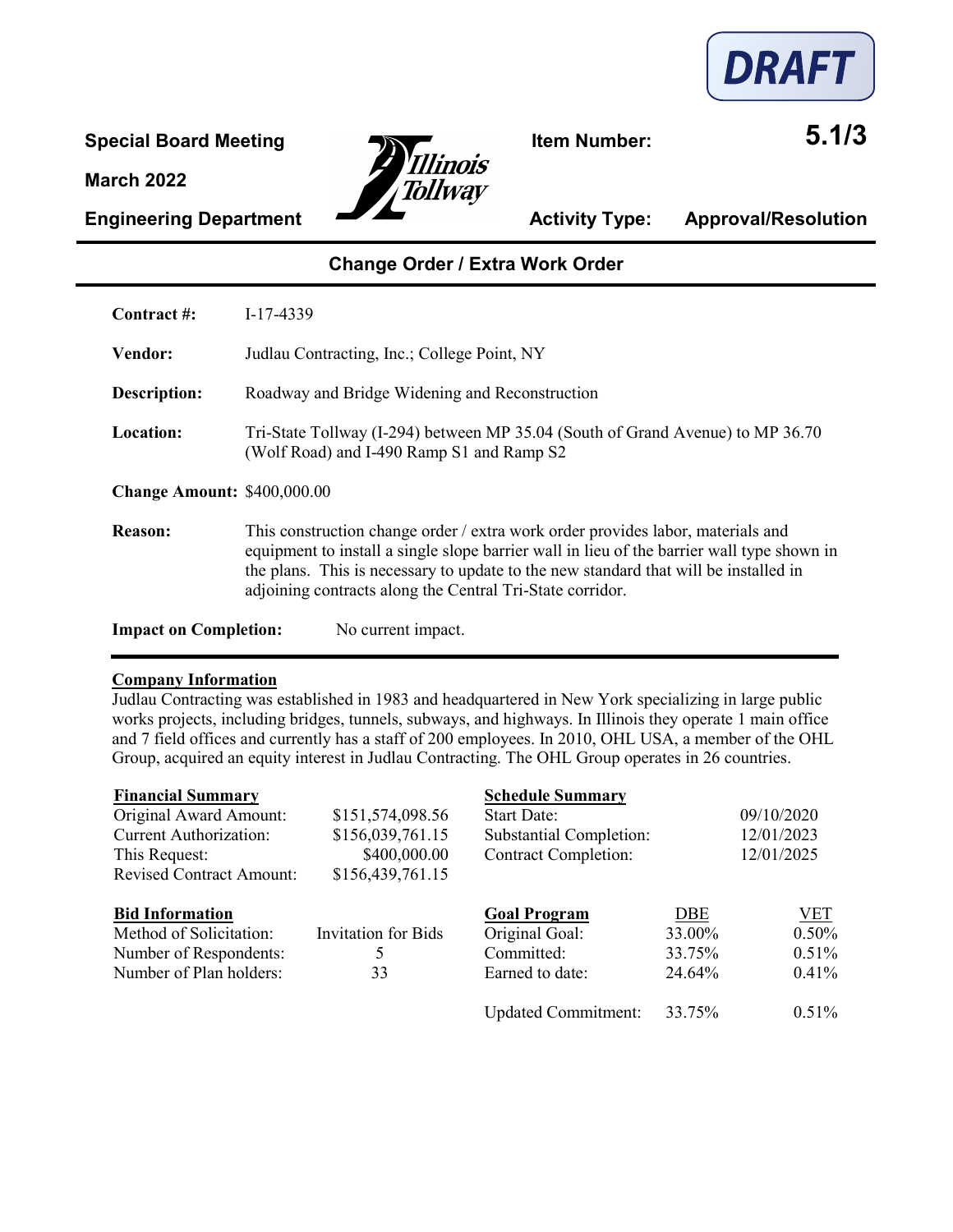

**Special Board Meeting**<br> **Internal Board Meeting**<br> **Illinois Tollway** 

**Engineering Department Activity Type: Approval/Resolution** 

# **Change Order / Extra Work Order**

|                                                                                                 |                                 | <b>Project or Annual Budget Detail</b> |                     |                                          |                          |
|-------------------------------------------------------------------------------------------------|---------------------------------|----------------------------------------|---------------------|------------------------------------------|--------------------------|
| Change Order/Extra Work Order: EOWA, I-294 (Grand Ave to Wolf Rd) and I-490 Ramp S1/S2 - CO/EWO |                                 |                                        |                     |                                          |                          |
| <b>Category</b>                                                                                 | <b>Project</b><br><b>Budget</b> | <b>Current</b><br><b>Authorization</b> | Change<br>Order/EWO | <b>Revised Contract</b><br><b>Amount</b> | Adjustment               |
| lConstruction<br>Move Illinois<br><b>I-17-4339</b><br>70-4339-63-76-000                         | \$155,363,451                   | \$156,039,761                          | \$400,000           | \$156,439,761                            | (\$1,076,310)            |
| <b>Funding Source</b><br><b>Category</b>                                                        | <b>Project</b><br><b>Budget</b> |                                        |                     | Adjustment                               | <b>Remaining Balance</b> |
| <b>MI-TS-01</b>                                                                                 | \$991,073,203                   |                                        |                     | \$1,076,310                              | \$989,996,893            |
| Comments:<br>Funded from MI-TS-01                                                               |                                 |                                        |                     |                                          |                          |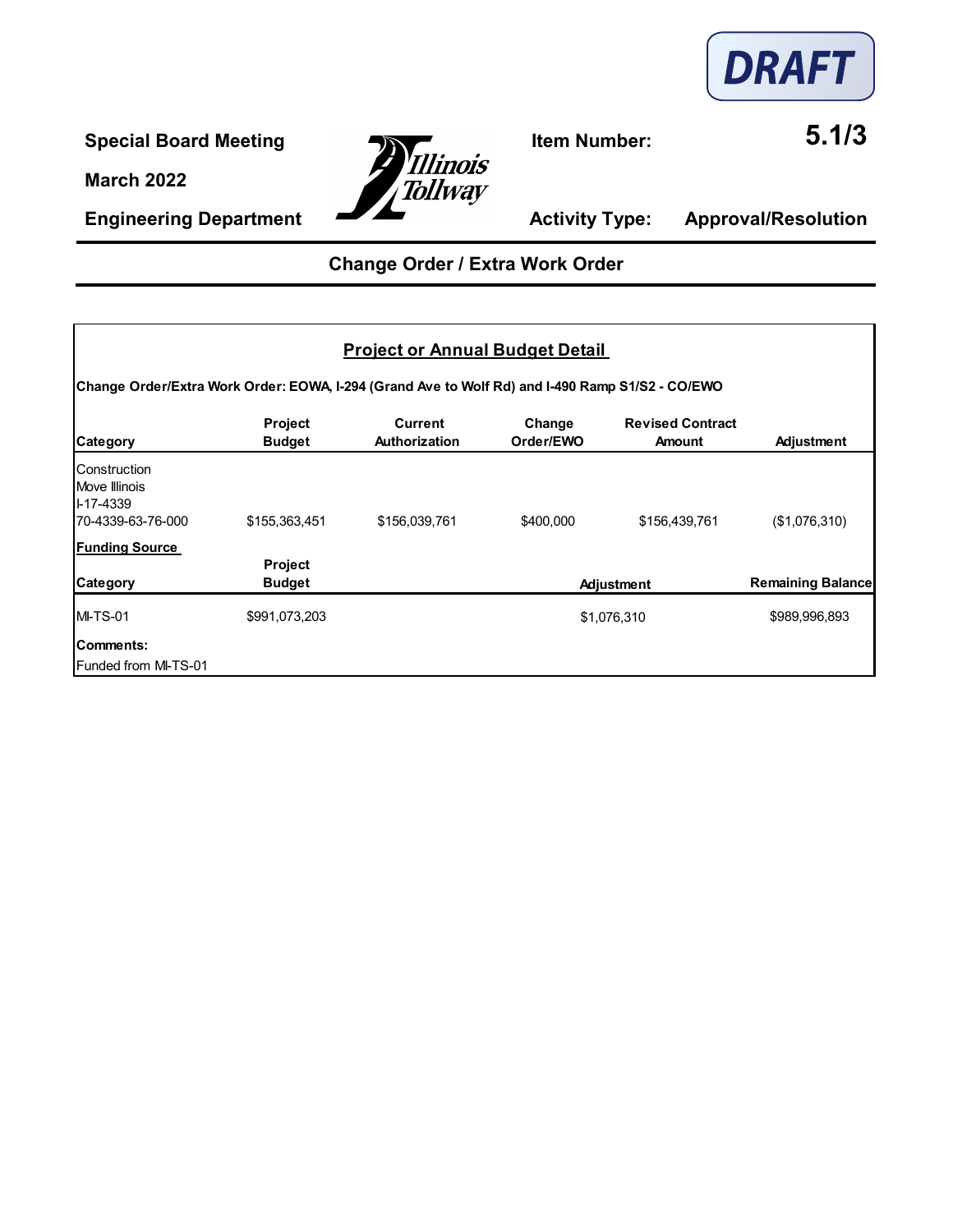

**Engineering Department Activity Type: Approval/Resolution** 



# **Change Order / Extra Work Order**

|                                          |                      | <b>Goal Program Detail</b>              |                                                               |                                     |                     |               |
|------------------------------------------|----------------------|-----------------------------------------|---------------------------------------------------------------|-------------------------------------|---------------------|---------------|
| II-17-4339                               |                      |                                         |                                                               |                                     |                     |               |
| Prime: Judlau Contracting, Inc.          |                      |                                         |                                                               |                                     |                     |               |
| <b>Vendor</b>                            | <b>Certification</b> | % of Dollars Paid to<br>Date DBE        | <b>Breakdown of</b><br>33.75%<br><b>Committed DBE</b><br>Goal | <b>Original</b><br><b>Committed</b> | <b>Ethnic Group</b> | <b>Gender</b> |
| Araiza Corporation                       | D/MBE                | 0.97%                                   | 10.97%                                                        | 3.70%                               | Hispanic            | Male          |
| Atlantic Painting Co.                    | D/WBE                | 0.23%                                   | 3.11%                                                         | 1.05%                               | Caucasian           | Female        |
| Bryan Environmental Consultants, Inc.    | <b>WBE</b>           | 0.05%                                   | 0.50%                                                         | 0.17%                               | Caucasian           | Female        |
| C3 Corporation                           | DBE                  | 0.29%                                   | 0.97%                                                         | 0.33%                               | Caucasian           | Female        |
| Divine Cement Inc.                       | <b>DBE</b>           | 6.19%                                   | 14.14%                                                        | 4.77%                               | African American    | Male          |
| E. King Construction Co., Inc.           | D/M/WBE              | 0.13%                                   | 2.49%                                                         | 0.84%                               | African American    | Female        |
| <b>Great Lakes Metals Corporation</b>    | D/WBE                | 3.30%                                   | 3.94%                                                         | 1.33%                               | Caucasian           | Female        |
| Laredo Systems                           | <b>DBE</b>           | 0.09%                                   | 3.31%                                                         | 1.12%                               | Hispanic            | Male          |
| Lyons View Manufacturer & Supply Inc.    | D/MBE                | 0.10%                                   | 0.50%                                                         | 0.17%                               | African American    | Male          |
| MA Rebar Services, Inc.                  | D/WBE, SBI           | 4.21%                                   | 20.70%                                                        | 6.99%                               | Caucasian           | Female        |
| Marking Specialists Corporation          | D/MBE, SBI           | 0.02%                                   | 0.23%                                                         | 0.08%                               | Hispanic            | Male          |
| Midco Electric Suppy, Inc.               | D/WBE                | 0.28%                                   | 0.51%                                                         | 0.17%                               | Caucasian           | Female        |
| NACE Trucking, Inc.                      | <b>DBF</b>           | 0.41%                                   | 3.93%                                                         | 1.33%                               | Hispanic            | Male          |
| S & J Construction Co., Inc.             | D/WBE                | 0.61%                                   | 17.84%                                                        | 6.02%                               | Caucasian           | Female        |
| <b>Torres Electrical Contractors LLC</b> | D/MBE, SBI           | 1.23%                                   | 2.37%                                                         | 0.80%                               | Hispanic            | Male          |
| Truck King Hauling Contractors, Inc.     | D/MBE                | 1.98%                                   | 2.82%                                                         | 0.95%                               | Hispanic            | Male          |
| Viridian Enterprises, Inc.               | <b>MBE</b>           | 4.54%                                   | 11.68%                                                        | 3.94%                               | Hispanic            | Male          |
|                                          |                      | 24.64%                                  | 100.00%                                                       | 33.75%                              |                     |               |
| <b>Vendor</b>                            | <b>Certification</b> | % of Dollars Paid to<br><b>Date VET</b> | <b>Breakdown of</b><br>0.51% Committed<br><b>VET Goal</b>     | <b>Original</b><br><b>Committed</b> | <b>Ethnic Group</b> | Gender        |
| Industrial Fence, Inc.                   | D/MBE, VOSB          | 0.41%                                   | 100.00%                                                       | 0.51%                               | Hispanic            | Male          |
| Comments:                                |                      | 0.41%                                   | 100.00%                                                       | 0.51%                               |                     |               |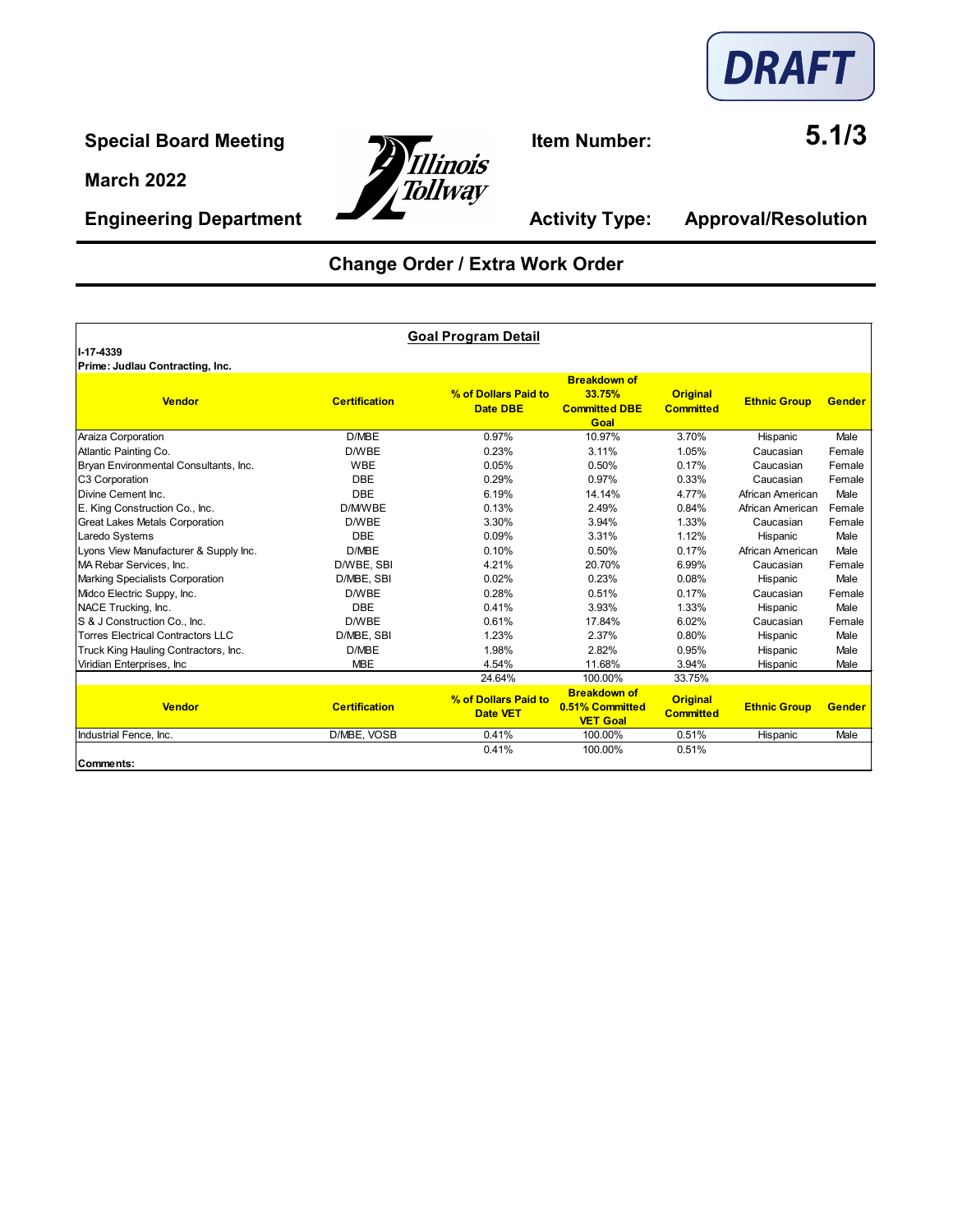



**Engineering Department Activity Type: Approval/Resolution** 

### **Extra Work Order**

| Contract #:                        | $I-20-4519$                                                                                                                                                                                                                  |
|------------------------------------|------------------------------------------------------------------------------------------------------------------------------------------------------------------------------------------------------------------------------|
| <b>Vendor:</b>                     | F.H. Paschen, S.N. Nielsen & Assoc., LLC; Chicago, IL                                                                                                                                                                        |
| Description:                       | Roadway & Bridge Reconstruction                                                                                                                                                                                              |
| Location:                          | Tri-State Tollway (I-294) Tollway between MP 22.3 (75th Street) and MP 24.1 (I-55)<br>Ramps)                                                                                                                                 |
| <b>Change Amount: \$720,000.00</b> |                                                                                                                                                                                                                              |
| Reason:                            | This construction extra work order request provides for cold weather protection for<br>concrete structures (\$398,000) and concrete pavement (\$322,000) on the Tri-State<br>Tollway (I-294) from 75th Street to I-55 Ramps. |
| <b>Impact on Completion:</b>       | No current impact.                                                                                                                                                                                                           |

#### **Company Information**

F.H. Paschen, S.N. Nielsen & Associates, LLC was founded in the mid 1970's and is headquartered in Chicago, IL. They have a staff of over 200 employees and are one of the largest general contractors in the Midwest and specializing in all aspects of construction.

| <b>Financial Summary</b>        |                            | <b>Schedule Summary</b>     |            |            |
|---------------------------------|----------------------------|-----------------------------|------------|------------|
| Original Award Amount:          | \$124,404,249.72           | <b>Start Date:</b>          |            | 11/10/2020 |
| <b>Current Authorization:</b>   | \$127,194,376.65           | Substantial Completion:     |            | 12/14/2022 |
| This Request:                   | \$720,000.00               | <b>Contract Completion:</b> |            | 12/14/2024 |
| <b>Revised Contract Amount:</b> | \$127,914,376.65           |                             |            |            |
| <b>Bid Information</b>          |                            | <b>Goal Program</b>         | <b>DBE</b> | <u>VET</u> |
| Method of Solicitation:         | <b>Invitation for Bids</b> | Original Goal:              | 22.00%     | 0.50%      |
| Number of Respondents:          | 5                          | Committed:                  | 22.14%     | 0.52%      |
| Number of Plan holders:         | 33                         | Earned to date:             | 13.91%     | 0.29%      |
|                                 |                            | <b>Updated Commitment:</b>  | 22.14%     | 0.52%      |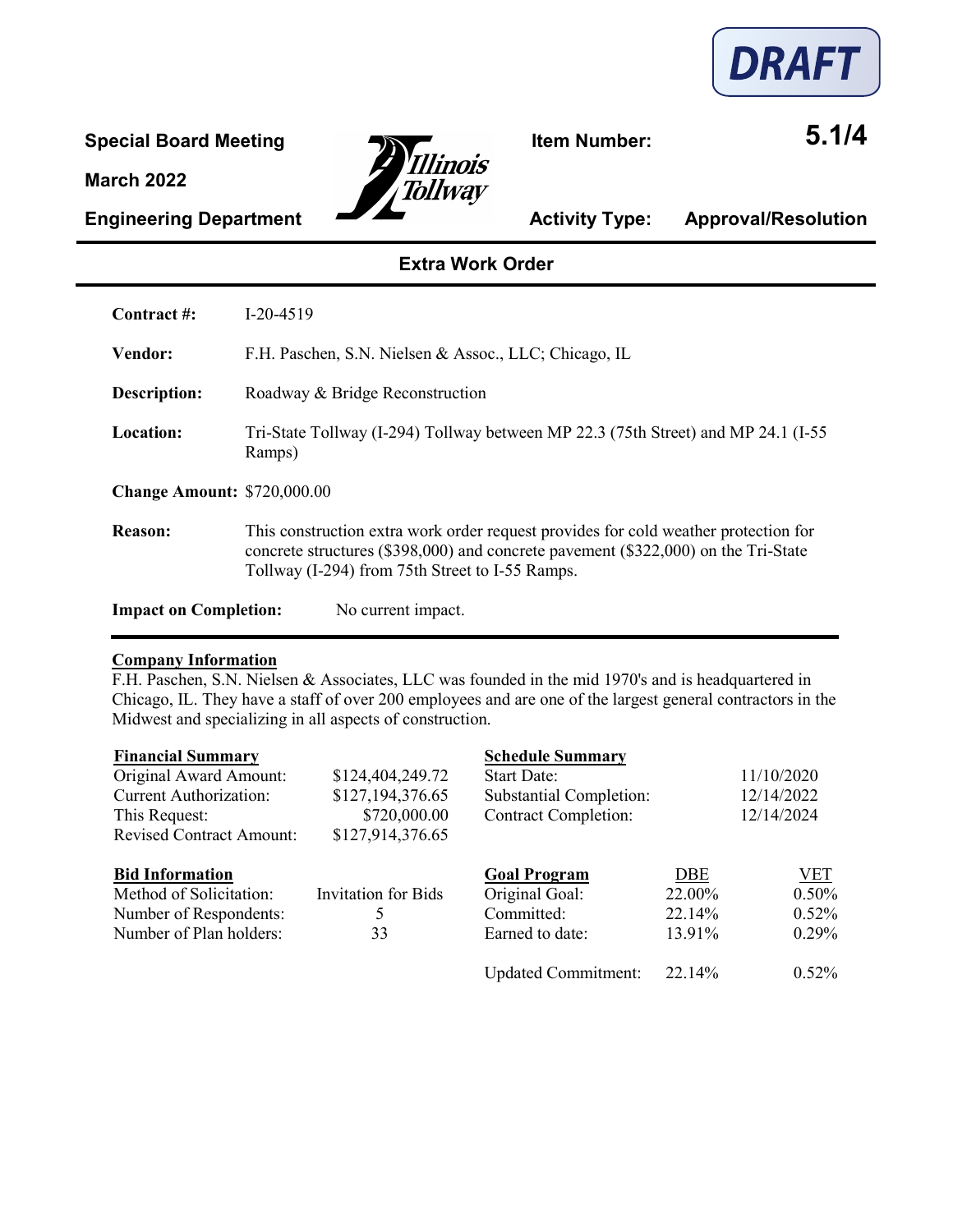

**Engineering Department Activity Type: Approval/Resolution** 



## **Extra Work Order**

### **Project or Annual Budget Detail**

**Change Order/Extra Work Order: I-294, Rdwy & Brdg Recon, 75th St to I-55 Ramp - EWO**

| Category                                                            | <b>Project</b><br><b>Budget</b> | <b>Current</b><br><b>Authorization</b> | <b>EWO</b> | <b>Revised Contract</b><br><b>Amount</b> |  |
|---------------------------------------------------------------------|---------------------------------|----------------------------------------|------------|------------------------------------------|--|
| Construction<br>Move Illinois<br>$ 1-20-4519 $<br>70-4519-63-76-000 | \$130,624,462                   | \$127,194,377                          | \$720,000  | \$127,914,377                            |  |
| Comments:<br>Project within budget.                                 |                                 |                                        |            |                                          |  |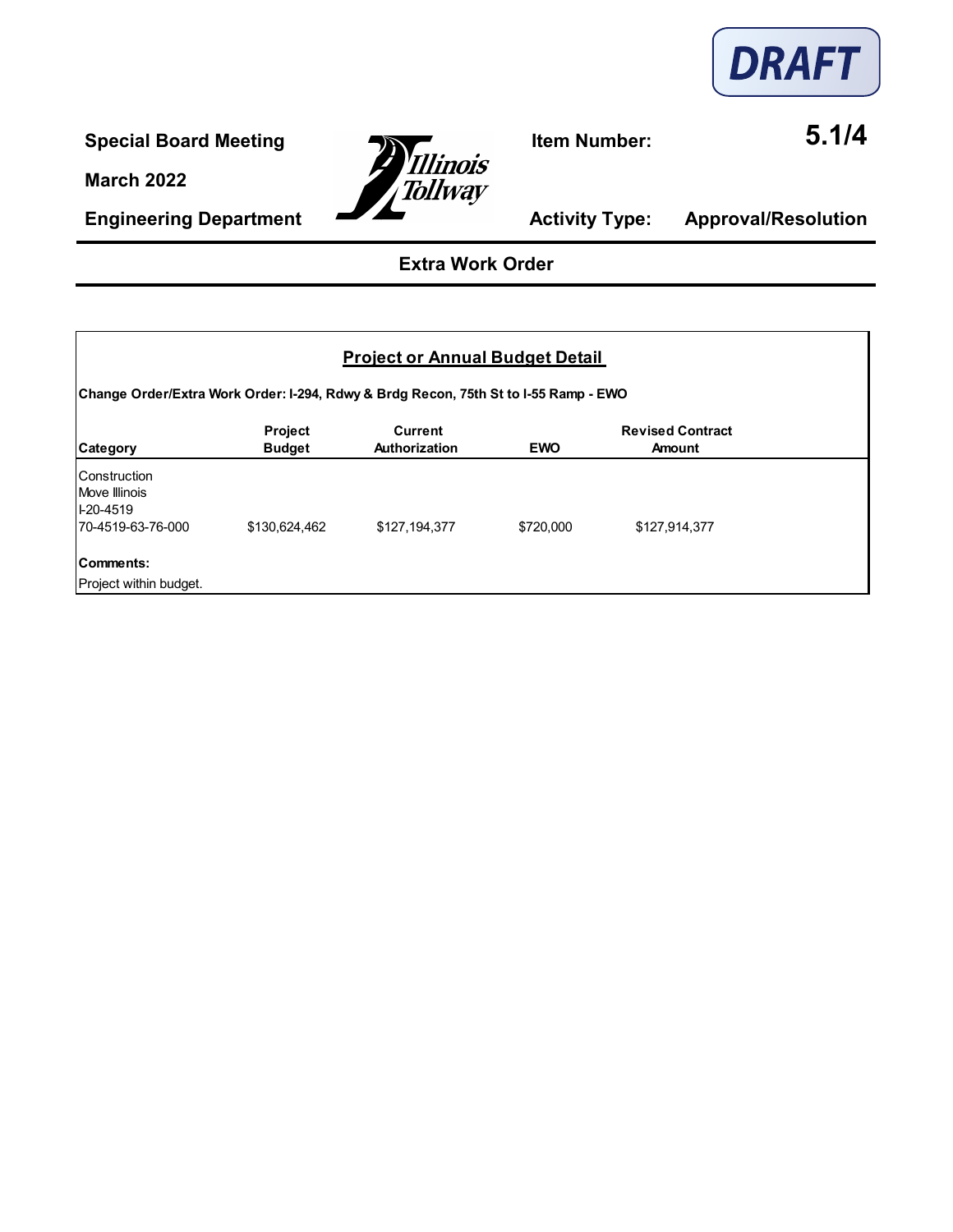

**Engineering Department Activity Type: Approval/Resolution** 



# **Extra Work Order**

| 1-20-4519                                       |                       | <b>Goal Program Detail</b>              |                                                               |                                     |                     |               |
|-------------------------------------------------|-----------------------|-----------------------------------------|---------------------------------------------------------------|-------------------------------------|---------------------|---------------|
| Prime: F.H. Paschen, S.N. Nielsen & Assoc., LLC |                       |                                         |                                                               |                                     |                     |               |
| <b>Vendor</b>                                   | <b>Certification</b>  | % of Dollars Paid to<br><b>Date DBE</b> | <b>Breakdown of</b><br>22.14%<br><b>Committed DBE</b><br>Goal | <b>Original</b><br><b>Committed</b> | <b>Ethnic Group</b> | <b>Gender</b> |
| Ac Iron, LLC                                    | D/MBE                 | 0.14%                                   | 0.76%                                                         | 0.17%                               | Hispanic            | Male          |
| AJ Trucking, LLC                                | D/MBE                 | 0.00%                                   | 2.63%                                                         | 0.58%                               | African American    | Male          |
| Alzate, Inc.                                    | D/MBE                 | 0.00%                                   | 0.15%                                                         | 0.03%                               | Hispanic            | Male          |
| The BarTech Group of Illinois, Inc.             | D/MBE                 | $0.00\%$                                | 3.65%                                                         | 0.81%                               | African American    | Male          |
| Black Dog Petroleum, LLC                        | <b>DBE</b>            | 0.00%                                   | 0.09%                                                         | 0.02%                               | Asian Indian        | Male          |
| Clausen Structures, Inc.                        | D/WBE                 | 6.66%                                   | 27.93%                                                        | 6.18%                               | Caucasian           | Female        |
| CSI 3000, Inc.                                  | D/MBE                 | 0.00%                                   | 4.31%                                                         | 0.95%                               | Hispanic            | Male          |
| D2K Traffic Safety, Inc.                        | <b>DBE</b>            | 1.95%                                   | 8.11%                                                         | 1.79%                               | Native American     | Male          |
| <b>ID N D Electric. Inc.</b>                    | D/MBE, SBA 8(a), VOSB | 0.45%                                   | 4.68%                                                         | 1.04%                               | Hispanic            | Male          |
| Five Star Hauling, Inc.                         | D/M/WBE               | 0.04%                                   | 0.59%                                                         | 0.13%                               | Hispanic            | Female        |
| Industrial Fence, Inc.                          | D/MBE. VOSB           | 1.03%                                   | 5.53%                                                         | 1.23%                               | Hispanic            | Male          |
| <b>KALGEN Consultants, Inc.</b>                 | D/MBE, SBI            | 0.97%                                   | 3.74%                                                         | 0.83%                               | Asian Indian        | Male          |
| Martinez Underground, Inc.                      | D/MBE                 | 2.05%                                   | 16.62%                                                        | 3.68%                               | Hispanic            | Male          |
| Midco Electric Supply, Inc.                     | D/WBE                 | 0.00%                                   | 0.97%                                                         | 0.22%                               | Caucasian           | Female        |
| Natural Creations Landscaping Inc.              | D/MBE, SBI            | 0.47%                                   | 3.36%                                                         | 0.74%                               | Hispanic            | Male          |
| Safe Zone Services, LLC                         | D/MBE, SBI            | 0.00%                                   | 2.32%                                                         | 0.51%                               | African American    | Male          |
| Sonican Trucking, Inc.                          | D/MBE                 | 0.05%                                   | 0.59%                                                         | 0.13%                               | Hispanic            | Male          |
| Sorrelli Trucking, Inc.                         | D/WBE                 | 0.00%                                   | 13.37%                                                        | 2.96%                               | Caucasian           | Female        |
| Walls Trucking Inc.                             | D/MBE                 | 0.10%                                   | 0.59%                                                         | 0.13%                               | Hispanic            | Male          |
|                                                 |                       | 13.91%                                  | 100.00%                                                       | 22.14%                              |                     |               |
| <b>Vendor</b>                                   | <b>Certification</b>  | % of Dollars Paid to<br><b>Date VET</b> | <b>Breakdown of</b><br>0.52% Committed<br><b>VET Goal</b>     | <b>Original</b><br><b>Committed</b> | <b>Ethnic Group</b> | <b>Gender</b> |
| John Keno and Company, Inc                      | <b>VOSB</b>           | 0.00%                                   | 17.45%                                                        | 0.09%                               | Caucasian           | Male          |
| <b>Terrazas LLC</b>                             | DBE, VOSB, SBI        | 0.29%                                   | 82.55%                                                        | 0.43%                               | Hispanic            | Male          |
| lComments:                                      |                       | 0.29%                                   | 100.00%                                                       | 0.52%                               |                     |               |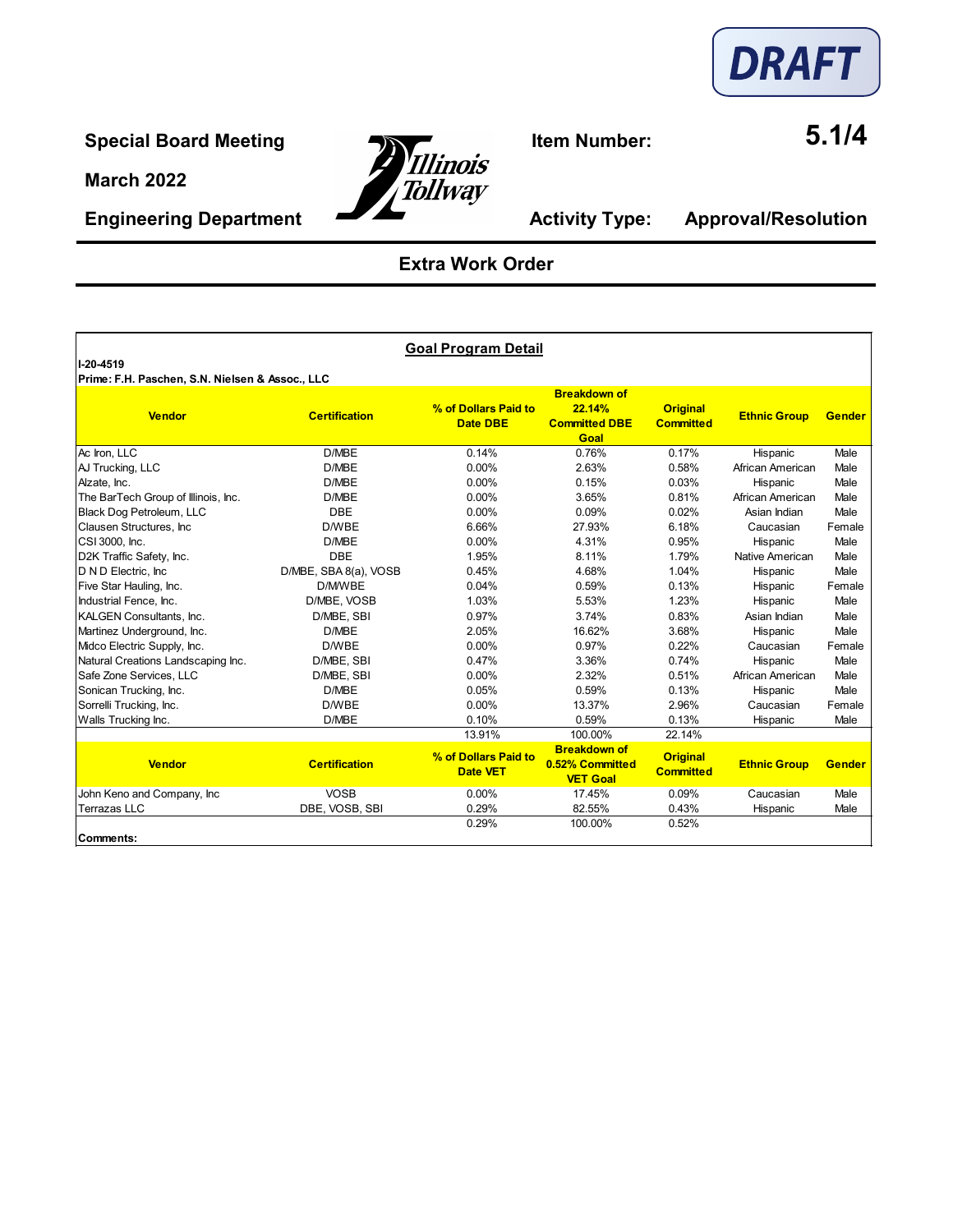

**Special Board Meeting Item Number: 5.1/5** Tollway

**Engineering Department Activity Type: Approval/Resolution** 

## **Change Order / Extra Work Order**

| Contract #:                        | $I-19-4476$                                                                                                                                                                                                                              |
|------------------------------------|------------------------------------------------------------------------------------------------------------------------------------------------------------------------------------------------------------------------------------------|
| <b>Vendor:</b>                     | Plote Construction, Inc. / Dunnet Bay Construction Co., (JV); Hoffman Estates, IL                                                                                                                                                        |
| Description:                       | Roadway and Bridge Widening and Reconstruction                                                                                                                                                                                           |
| Location:                          | Tri-State Tollway (I-294) at (Eisenhower Expressway I-290) and St. Charles Road                                                                                                                                                          |
| <b>Change Amount: \$450,000.00</b> |                                                                                                                                                                                                                                          |
| Reason:                            | This construction change order / extra work order provides for additional earthwork<br>necessary for replacement of the St. Charles Road Bridge. The cost includes labor and<br>materials for the work that will occur under the bridge. |
| <b>Impact on Completion:</b>       | No current impact.                                                                                                                                                                                                                       |

#### **Company Information**

Plote Construction was founded in 1964 and incorporated in Illinois. They are headquartered in Hoffman Estates, IL, and provides construction services including excavation, grading and building. Dunnet Bay Construction is a private company that was established in 1983 and is headquartered in Glendale Heights. The firm specializes in heavy highway construction services.

| <b>Financial Summary</b>        |                     | <b>Schedule Summary</b>        |        |            |
|---------------------------------|---------------------|--------------------------------|--------|------------|
| Original Award Amount:          | \$30,738,139.41     | <b>Start Date:</b>             |        | 01/20/2021 |
| <b>Current Authorization:</b>   | \$32,965,466.50     | <b>Substantial Completion:</b> |        | 08/15/2022 |
| This Request:                   | \$450,000.00        | <b>Contract Completion:</b>    |        | 08/15/2024 |
| <b>Revised Contract Amount:</b> | \$33,415,466.50     |                                |        |            |
| <b>Bid Information</b>          |                     | <b>Goal Program</b>            | DBE    | VET        |
| Method of Solicitation:         | Invitation for Bids | Original Goal:                 | 24.00% | 1.50%      |
| Number of Respondents:          | 9                   | Committed:                     | 24.19% | 1.63%      |
| Number of Plan holders:         | 37                  | Earned to date:                | 19.13% | $0.77\%$   |
|                                 |                     | <b>Updated Commitment:</b>     | 24.19% | 1.63%      |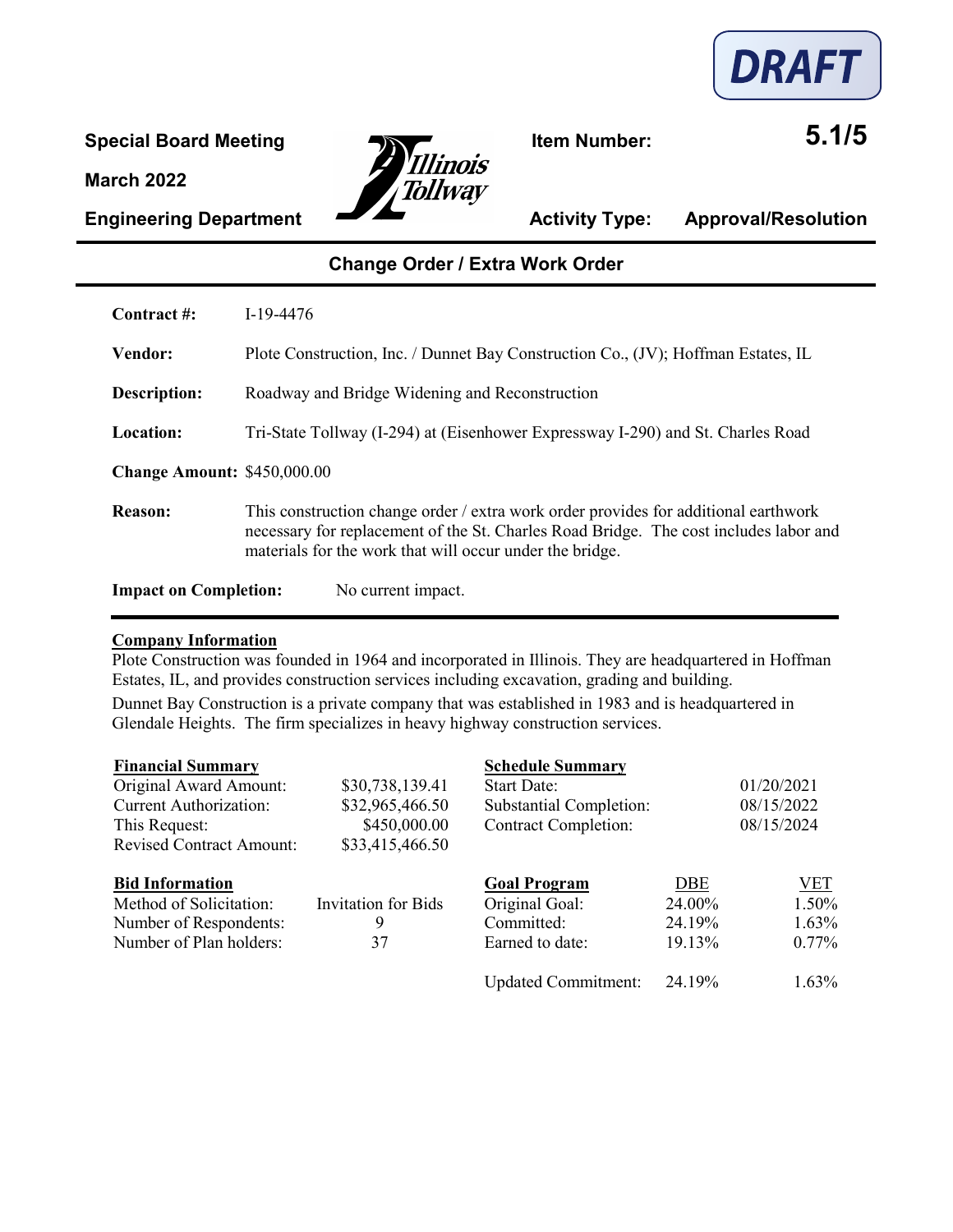

**Special Board Meeting**<br> **11. and 2008**<br> **11. 11. 11. 11. 11. 11. 11. 11. 11. 11. 11. 11. 11. 11. 11. 11. 11. 11. 11. 11. 11. 11. 11. 11. 11. 11. 11. 11. 11. 11.** Tollway

**Engineering Department Activity Type: Approval/Resolution** 

# **Change Order / Extra Work Order**

### **Project or Annual Budget Detail**

**Change Order/Extra Work Order: I-294, Rdwy & Brdg Recon/Wid at I-290 and St. Charles Rd - CO/EWO**

| <b>Category</b>                                                               | Project<br><b>Budget</b>        | Current<br>Authorization | Change<br>Order/EWO | <b>Revised Contract</b><br><b>Amount</b> | Adjustment               |
|-------------------------------------------------------------------------------|---------------------------------|--------------------------|---------------------|------------------------------------------|--------------------------|
| <b>Construction</b><br>Move Illinois<br><b>I-19-4476</b><br>70-4476-63-76-000 | \$31,967,665                    | \$32,965,467             | \$450,000           | \$33,415,467                             | (\$1,447,802)            |
| <b>Funding Source</b><br>Category                                             | <b>Project</b><br><b>Budget</b> |                          |                     | Adjustment                               | <b>Remaining Balance</b> |
| <b>IMI-TS-01</b>                                                              | \$990,011,845                   |                          |                     | \$1,447,802                              | \$988,564,044            |
| Comments:<br><b>Funded from: MI-TS-01</b>                                     |                                 |                          |                     |                                          |                          |

| II-19-4476<br>Prime:Plote Construction, Inc. / Dunnet Bay Construction Co., JV |                       | <b>Goal Program Detail</b>              |                                                                      |                                     |                     |               |
|--------------------------------------------------------------------------------|-----------------------|-----------------------------------------|----------------------------------------------------------------------|-------------------------------------|---------------------|---------------|
| <b>Vendor</b>                                                                  | <b>Certification</b>  | % of Dollars Paid to<br><b>Date DBE</b> | <b>Breakdown of</b><br>24.19%<br><b>Committed DBE</b><br><b>Goal</b> | <b>Original</b><br><b>Committed</b> | <b>Ethnic Group</b> | <b>Gender</b> |
| Abitua Sewer, Water & Plumbing, Inc.                                           | D/MBE                 | 2.68%                                   | 19.10%                                                               | 4.62%                               | Hispanic            | Male          |
| Ac Iron, LLC                                                                   | D/MBE                 | 3.32%                                   | 13.41%                                                               | 3.24%                               | Hispanic            | Male          |
| American Concrete Restorations, Inc.                                           | D/WBE                 | 0.16%                                   | 0.99%                                                                | 0.24%                               | Caucasian           | Female        |
| Area Equipment, Inc.                                                           | D/WBE                 | 1.90%                                   | 5.97%                                                                | 1.44%                               | Caucasian           | Female        |
| Barricade Lites, Inc.                                                          | D/MBE                 | 1.20%                                   | 14.79%                                                               | 3.58%                               | Hispanic            | Male          |
| D N D Electric, Inc.                                                           | D/MBE, SBA 8(a), VOSB | 0.51%                                   | 9.15%                                                                | 2.21%                               | Hispanic            | Male          |
| <b>Great Lakes Metals Corporation</b>                                          | D/WBE                 | 0.00%                                   | 2.06%                                                                | 0.50%                               | Caucasian           | Female        |
| MA Rebar Services, Inc.                                                        | D/WBE, SBI            | 0.09%                                   | 0.43%                                                                | 0.10%                               | Caucasian           | Female        |
| Natural Creations Landscaping Inc.                                             | D/MBE, SBI            | 0.69%                                   | 6.39%                                                                | 1.55%                               | Hispanic            | Male          |
| RAR, Inc.                                                                      | D/MBE                 | 4.90%                                   | 14.66%                                                               | 3.55%                               | Hispanic            | Male          |
| Rico Enterprises, Inc.                                                         | D/WBE                 | 1.72%                                   | 7.32%                                                                | 1.77%                               | Caucasian           | Female        |
| Truck King Hauling Contractors, Inc.                                           | D/MBE                 | 1.13%                                   | 3.00%                                                                | 0.73%                               | Hispanic            | Male          |
| Velasco Enterprises, Inc.                                                      | D/MBE                 | 0.18%                                   | 1.46%                                                                | 0.35%                               | Hispanic            | Male          |
| WD3 Associates Inc.                                                            | D/MBE, SBI            | 0.66%                                   | 1.27%                                                                | 0.31%                               | African American    | Male          |
|                                                                                |                       | 19.13%                                  | 100.00%                                                              | 24.19%                              |                     |               |
| <b>Vendor</b>                                                                  | <b>Certification</b>  | % of Dollars Paid to<br><b>Date VET</b> | <b>Breakdown of</b><br>1.63% Committed<br><b>VET Goal</b>            | <b>Original</b><br><b>Committed</b> | <b>Ethnic Group</b> | <b>Gender</b> |
| Schroeder Asphalt Services Inc.                                                | <b>SDVOSB</b>         | 0.77%                                   | 100.00%                                                              | 1.63%                               | Caucasian           | Male          |
|                                                                                |                       | 0.77%                                   | 100.00%                                                              | 1.63%                               |                     |               |
| lComments:                                                                     |                       |                                         |                                                                      |                                     |                     |               |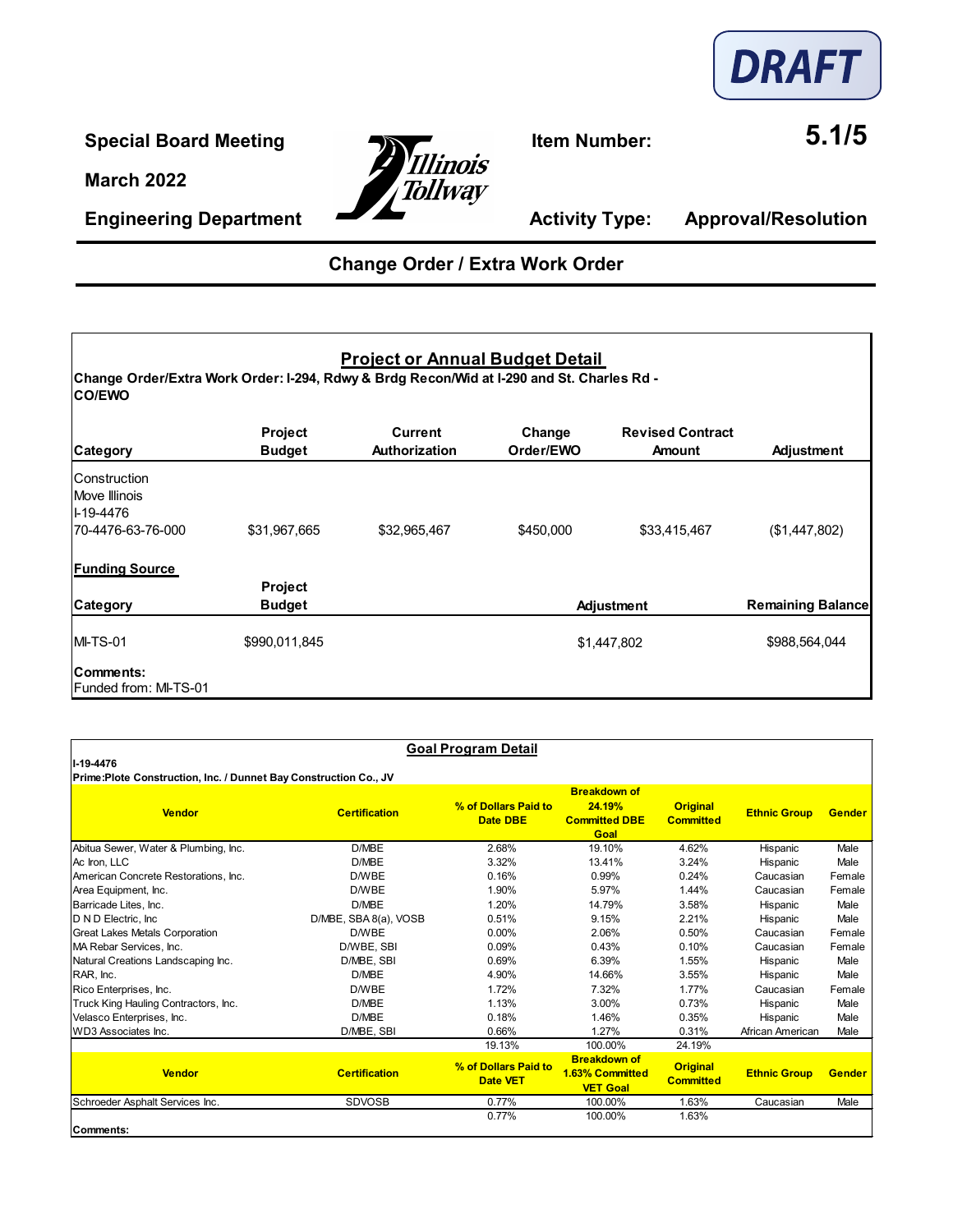



**Engineering Department Activity Type: Approval/Resolution** 

### **Professional Services Award – Design**

**Contract #:** RR-21-4801

**Vendor:** HDR Engineering, Inc.; Chicago, IL (Mentor)

- **Subcontractors:** Atlas Engineering Group, Ltd. (D/WBE); Collins Engineers, Inc. (VOSB); **Engineering Design Source, Inc.** (DBE); Interra Inc. (D/MBE); Lakeside Engineers, LLC. (DBE); OSEH, Inc. (D/MBE - Protégé); SE3, LLC (DBE)
- **Description:** Design Services Upon Request

**Location:** Systemwide

**Scope:** This professional engineering service contract provides for design services upon request systemwide. Tasks may include bridge repairs to structures carrying I-355 over the Des Plaines River, I-294/I-57 landscaping and wrap up work and on call and as needed work related on the Tollway system.

**Award Amount:** \$5,000,000.00

#### **Company Information**

HDR Engineering has been in business since 1917 and is headquartered in Omaha, NE. They have two Chicago, IL offices. The firm specializes in engineering, consulting, and construction.

| <b>Financial Summary</b> |                 | <b>Schedule Summary</b>                  |            |            |
|--------------------------|-----------------|------------------------------------------|------------|------------|
| <b>Award Amount:</b>     | \$5,000,000.00  | <b>Estimated Start Date:</b>             |            | 05/16/2022 |
|                          |                 | <b>Estimated Substantial Completion:</b> |            | 05/16/2027 |
|                          |                 | <b>Estimated Contract Completion:</b>    |            | 05/31/2029 |
| <b>Bid Information</b>   |                 | <b>Diversity Program</b>                 | <b>DBE</b> | VET        |
| Method of Solicitation:  | PSB 21-3 Item 9 | Goal:                                    | 31.00%     | 3.00%      |
| Number of Respondents:   | 38              | Committed:                               | 47.00%     | $3.00\%$   |

#### **Statement of Interest Respondents - 2021**

1) A. Epstein and Sons International 11) exp U S Services, Inc. 2) ABNA of Illinois, Inc. (MBE) 12) Farnsworth Group, Inc. 3) Accurate Group, Inc. (D/MBE) 13) Gannett Fleming, Inc.<br>
4) Atlas Engineering Group (D/WBE) 14) Gonzalez Co. (DBE)/ 14) Gonzalez Co. (DBE)/Gasperec Elberts (D/WBE) 5) Baxter & Woodman, Inc. 15) Graef-USA Inc. 6) Bloom Companies, LLC (DBE) 16) GSG Material Testing (D/MBE) 7) Civiltech Engineering, Inc. 17) HBM Engineering Group, LLC (D/WBE) 8) Crawford, Murphy, & Tilly, Inc. 18) HDR Engineering, Inc. 9) EFK Moen, LLC (DBE) 19) Horner & Shifrin, Inc. 10) ESI Consultants, Ltd. 20) Lin Engineering, Ltd. (D/MBE) New vendor indicated in **bold**.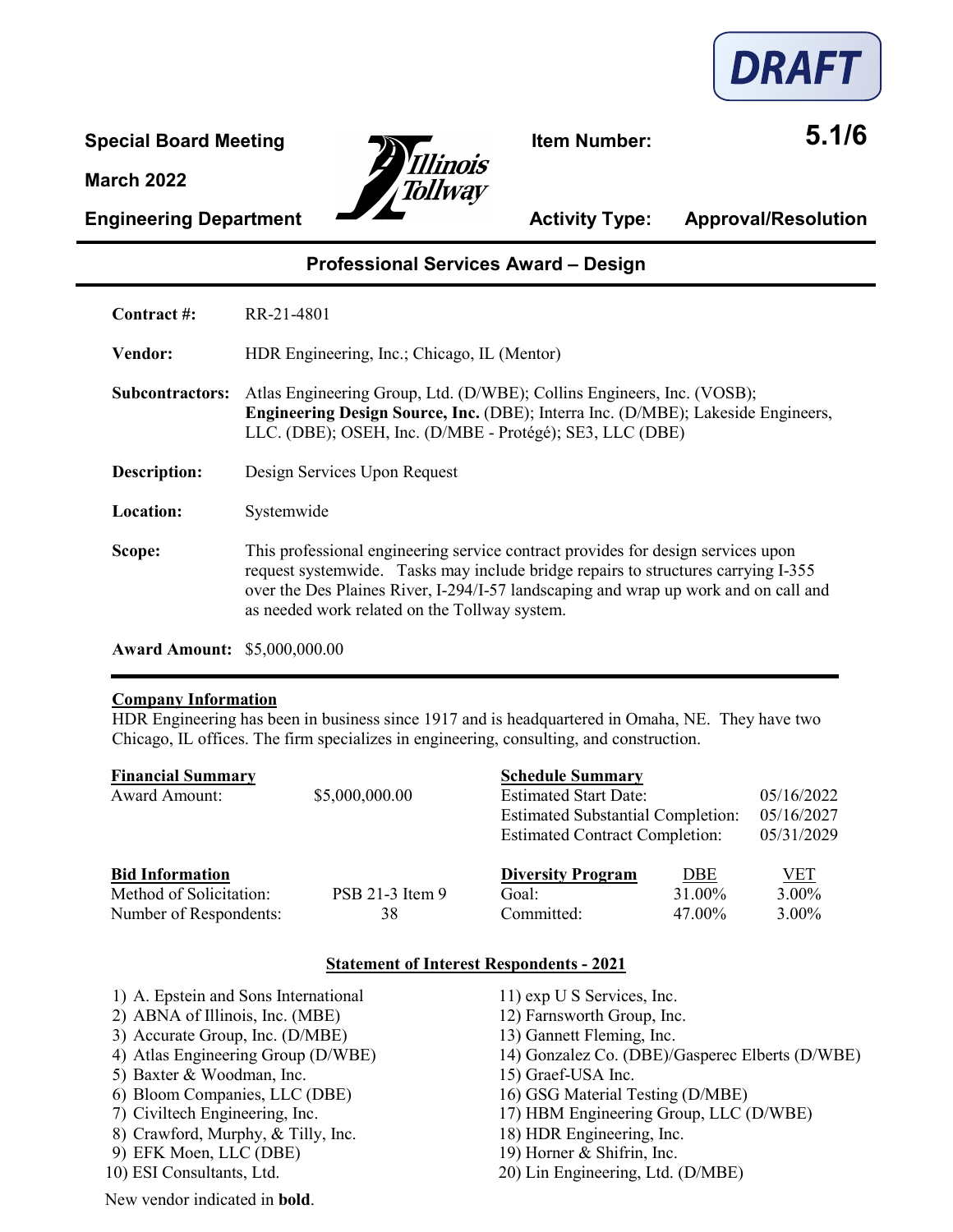

**Engineering Department Activity Type: Approval/Resolution** 



### **Professional Services Award – Design**

#### **Statement of Interest Respondents – 2021 continued**

- 21) Milhouse Engineering & Construction (D/MBE) 30) Singh & Associates, Inc. (D/M/WBE)
- 22) Millennia Professional Svcs. Of Illinois (D/MBE) 31) The Roderick Group, Inc. (D/MBE)
- 
- 
- 
- 
- 
- 
- 
- 
- 
- 23) Patrick Engineering, Inc. 32) The Upchurch Group, Inc.
- 24) Primera Engineers, Ltd. (WBE) 33) TranSmart (D/M/WBE)/Orion Engineers (VOSB)
- 25) Quandel Consultants, Inc. 34) Transystems Corporation
- 26) Quigg Engineering, Inc. (D/MBE) 35) V3 Companies, Ltd./2IM Group, LLC (D/MBE)
- 27) RS&H, Inc. 36) WBK Engineering, LLC
- 28) SDIENGR Corp. (D/MBE) 37) Wight & Company/Atlas Engineering (D/WBE)
- 29) SE3, LLC (DBE) 38) Wood Environment & Infrastructure Solutions, Inc.

#### **Disqualified Firms**

Firms **Reasons** for Disqualification

None

## **Project or Annual Budget Detail**

**Professional Services: S/W Design Services Upon Request**

|                                  | <b>Project</b> |             | <b>Within Project</b> |
|----------------------------------|----------------|-------------|-----------------------|
| Category                         | <b>Budget</b>  | Award       | <b>Budget</b>         |
| Design                           |                |             |                       |
| Move Illinois                    |                |             |                       |
| RR-21-4801<br>151-4801-63-77-000 | \$5,000,000    | \$5,000,000 | Yes                   |
| Comments:                        |                |             |                       |
|                                  |                |             |                       |
| Project within budget.           |                |             |                       |